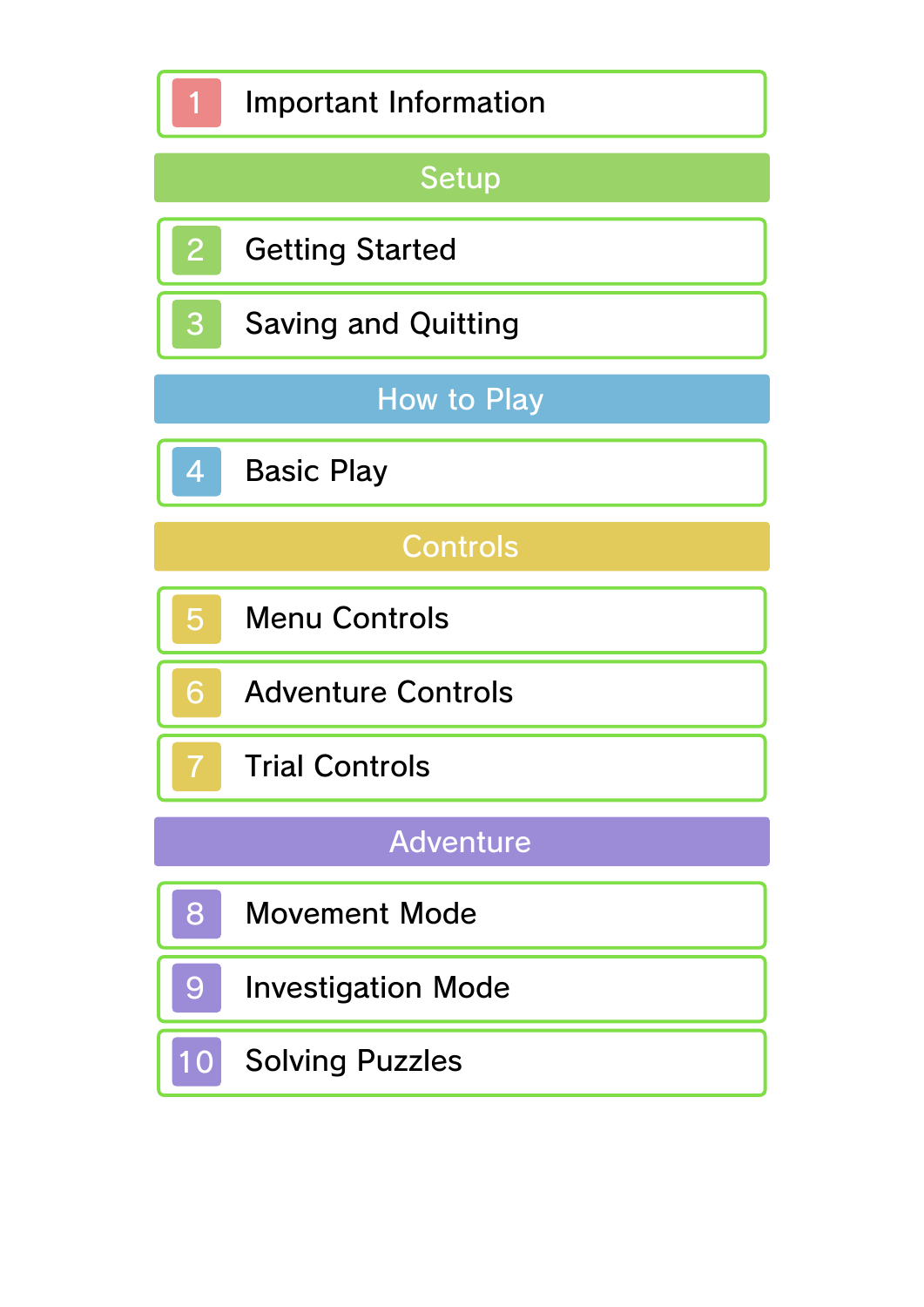# The Professor's Trunk

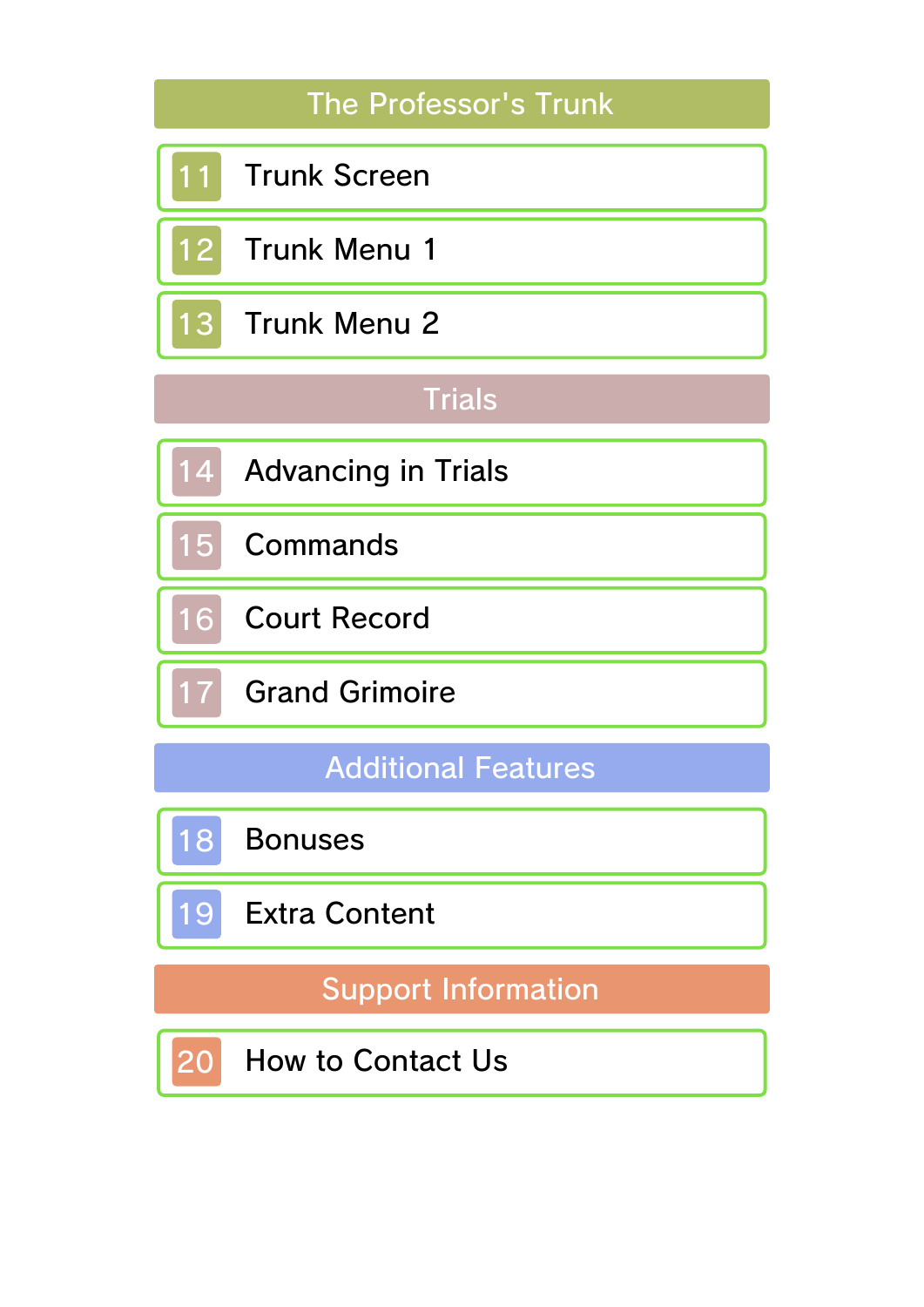#### 1 Important Information

Please read this manual carefully before using this software. If the software is to be used by young children, the manual should be read and explained to them by an adult.

Before use, please also read the Operations Manual for your Nintendo 3DS system. It contains important information that will help you enjoy this software.

 $\blacklozenge$  Unless stated otherwise, any references to "Nintendo 3DS" in this manual apply to Nintendo 3DS™ and Nintendo 3DS™ XL systems.

#### Health and Safety Information

#### A IMPORTANT

Important information about your health and safety is available in the Health and Safety Information application on the HOME Menu.

To access this application, touch the **in** icon on the HOME Menu, then touch OPEN and read the contents of each section carefully. When you have finished, press  $\theta$  hence to return to the HOME Menu.

You should also thoroughly read the Operations Manual, especially the "Health and Safety Information" section, before using Nintendo 3DS software.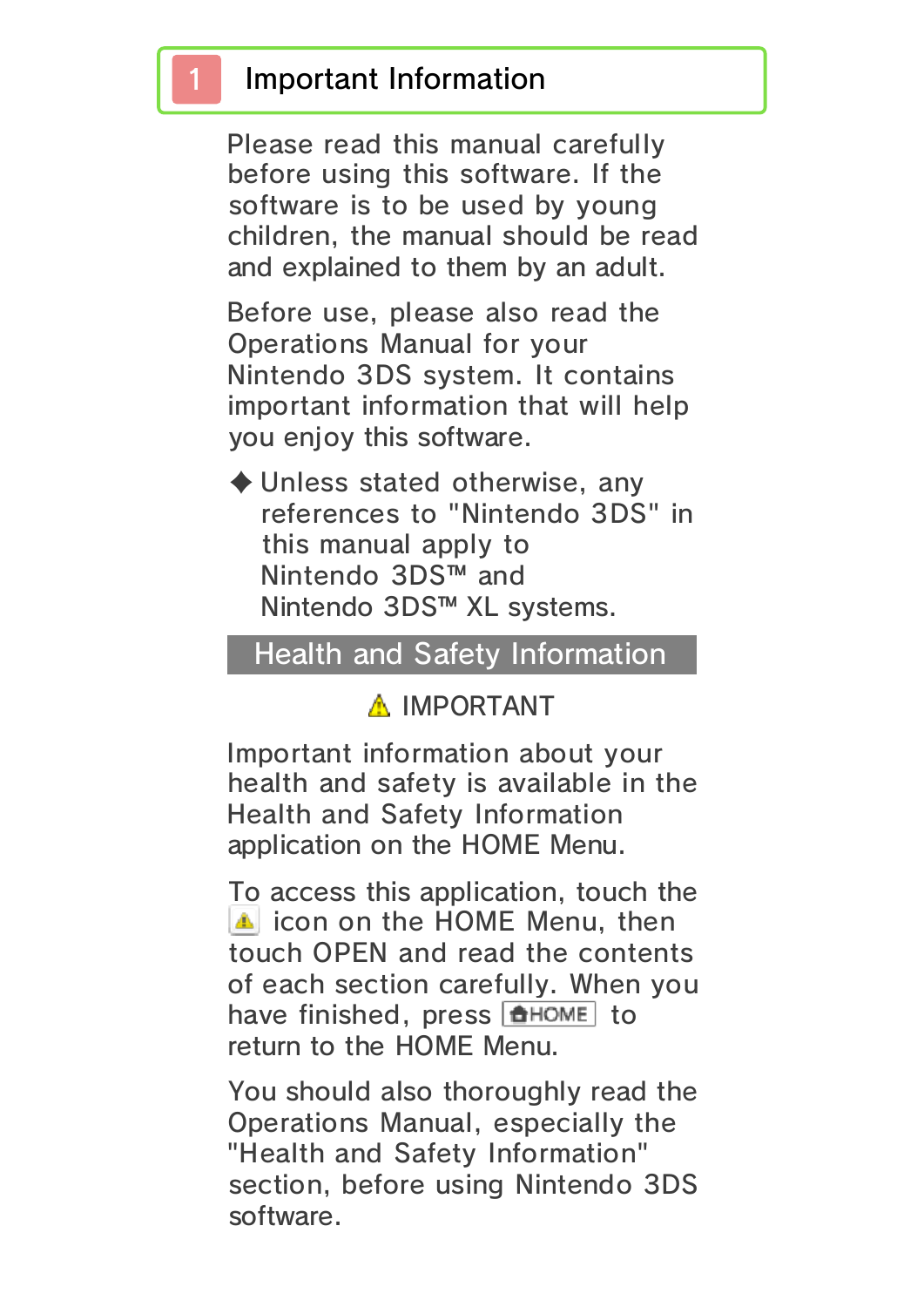For precautions related to wireless communication and online play, please refer to the Operations Manual, "Health and Safety Information".

#### Language Selection

The in-game language depends on the one that is set on the system. This title supports four different languages: English, German, French and Dutch.

If your Nintendo 3DS system language is set to one of these, the same language will be displayed in the software. If your Nintendo 3DS system is set to another language, the in-game default language will be English.

For instructions about how to change the system language, please refer to the System Settings electronic manual.

#### Age Rating Information

For age rating information for this and other software, please consult the relevant website for the age rating system in your region.

www.pegi.info PEGI (Europe):

USK (Germany): www.usk.de

Classification Operations Branch (Australia): www.classification.gov.au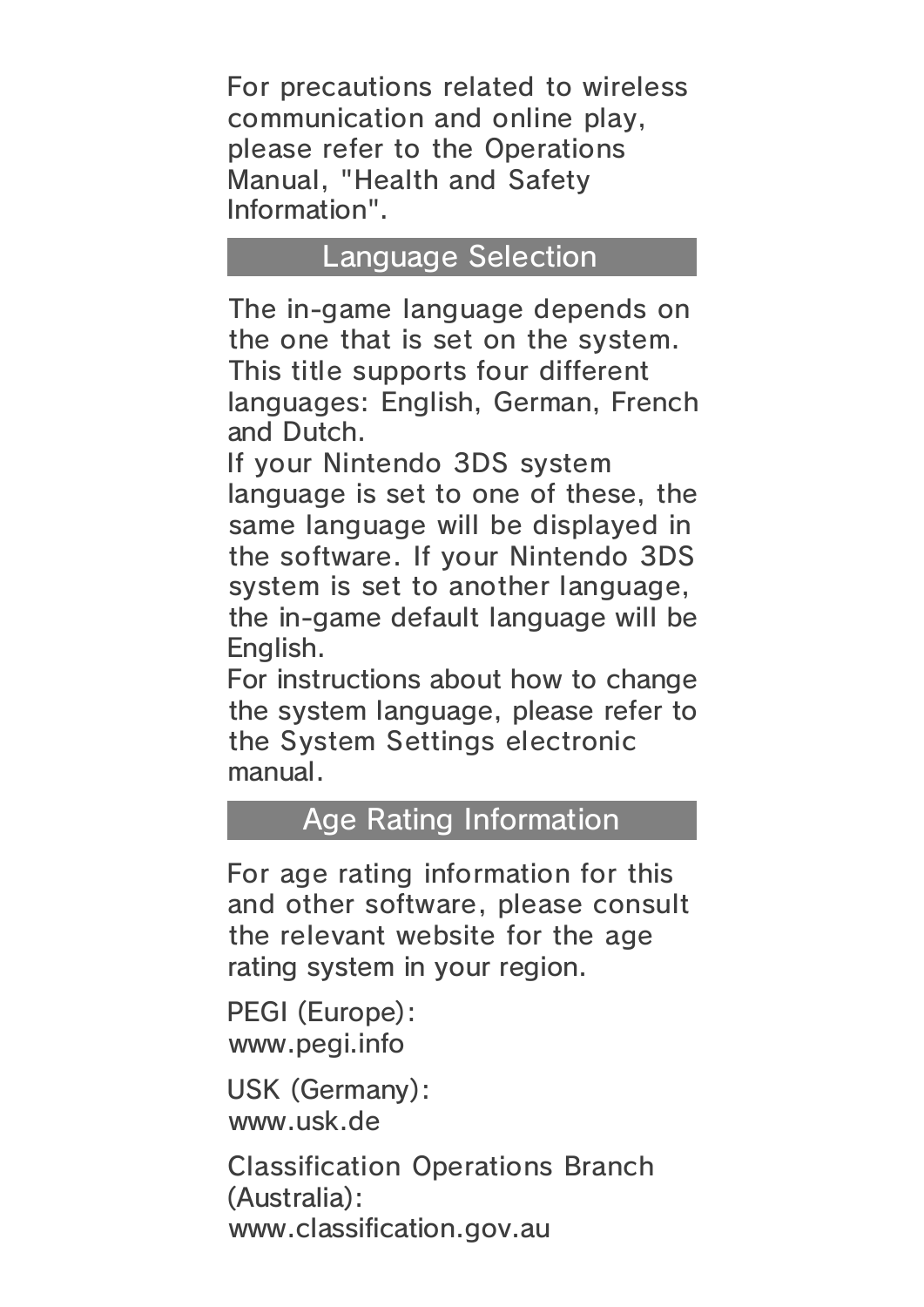#### OFLC (New Zealand): www.censorship.govt.nz

#### Advisories

This software (including any digital content or documentation you download or use in connection with this software) is licensed by Nintendo only for personal and non-commercial use on your Nintendo 3DS system. Your use of any network services of this software is subject to the Nintendo 3DS Service User Agreement and Privacy Policy, which includes the Nintendo 3DS Code of Conduct.

Unauthorised reproduction or use is prohibited.

This software contains copy protection technology to prevent reproduction and copying of content.

Your Nintendo 3DS system and software are not designed for use with any existing or future

unauthorised technical modification of the hardware or software or the use of any unauthorised device in connection with your Nintendo 3DS system.

After the Nintendo 3DS system or any software is updated, any existing or future unauthorised technical modification of the hardware or software of your Nintendo 3DS system, or the use of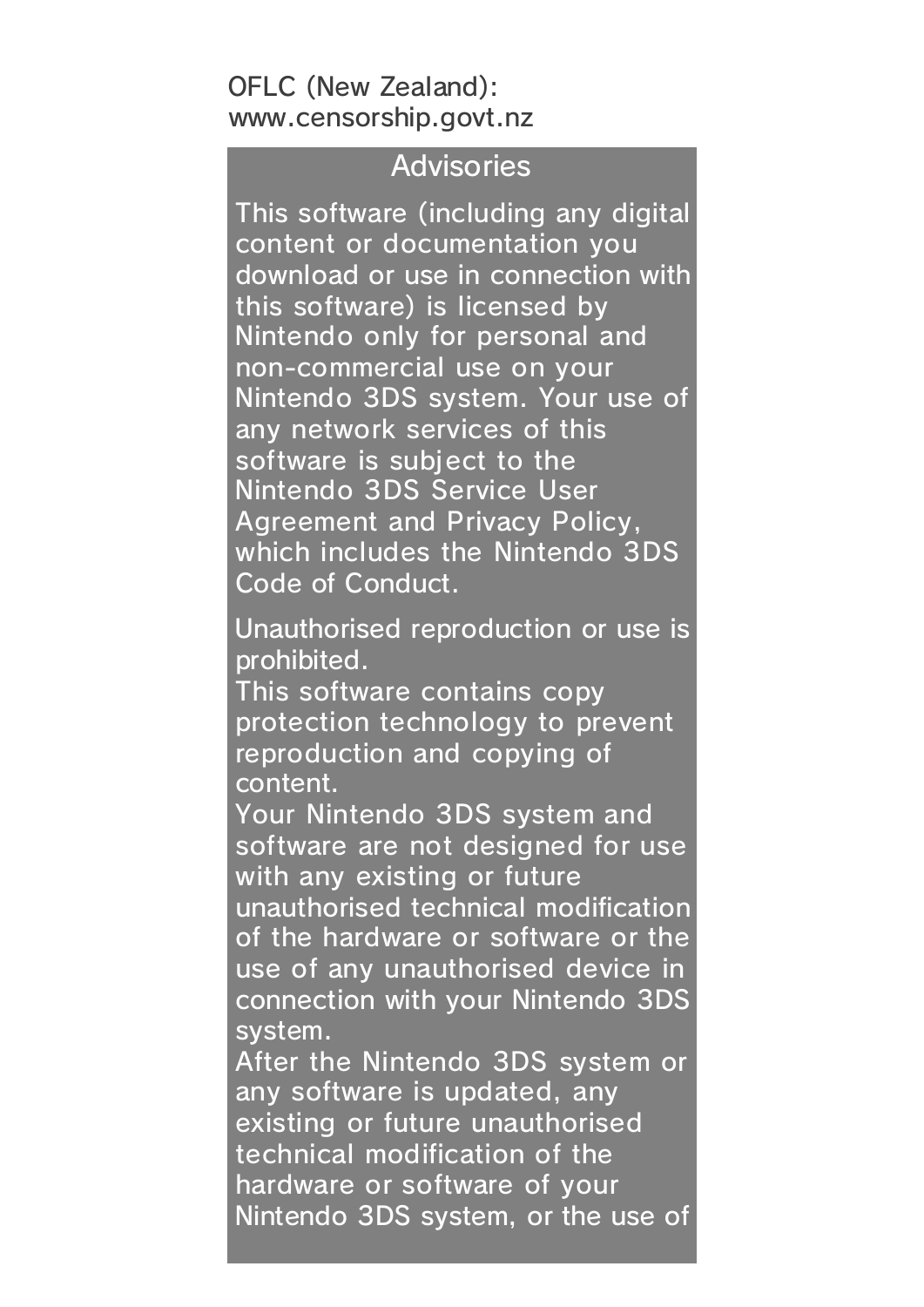any unauthorised device in connection with your Nintendo 3DS system, may render your Nintendo 3DS system permanently unplayable. Content deriving from the unauthorised technical modification of the hardware or software of your Nintendo 3DS system may be removed.

This software, instruction manual and other written materials accompanying the software are protected by domestic and international intellectual property laws.



©2014 LEVEL-5 Inc. ©CAPCOM CO., LTD. 2014

Trademarks are property of their respective owners. Nintendo 3DS is a trademark of Nintendo.

THIS SOFTWARE USES A FONT THAT IS EITHER MADE BY OR CREATED BASED ON A FONT MADE BY FONTWORKS INC. WHICH HAS BEEN MODIFIED TO ACCOMMODATE THE SOFTWARE DESIGN.

CTR-P-AVSP-00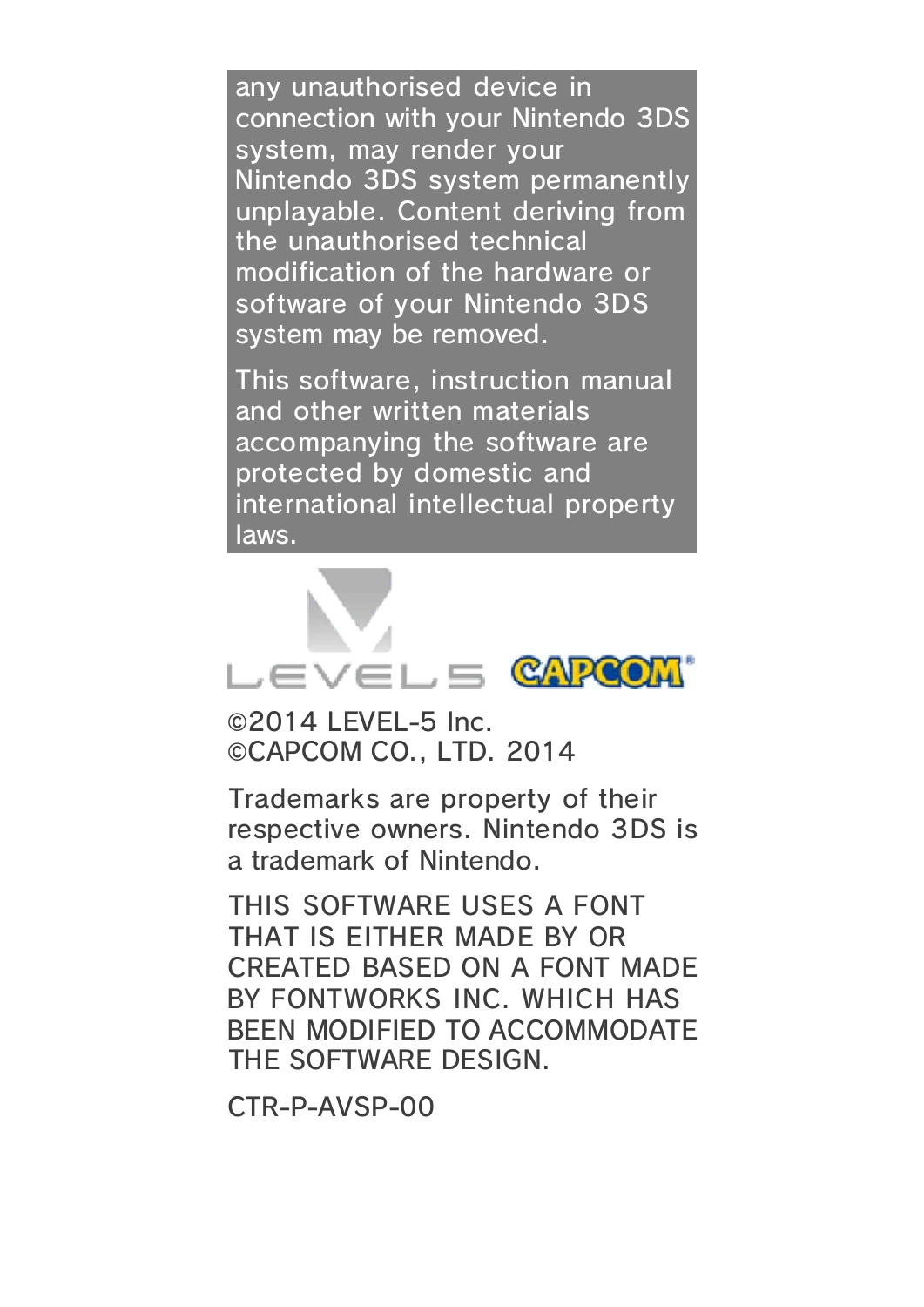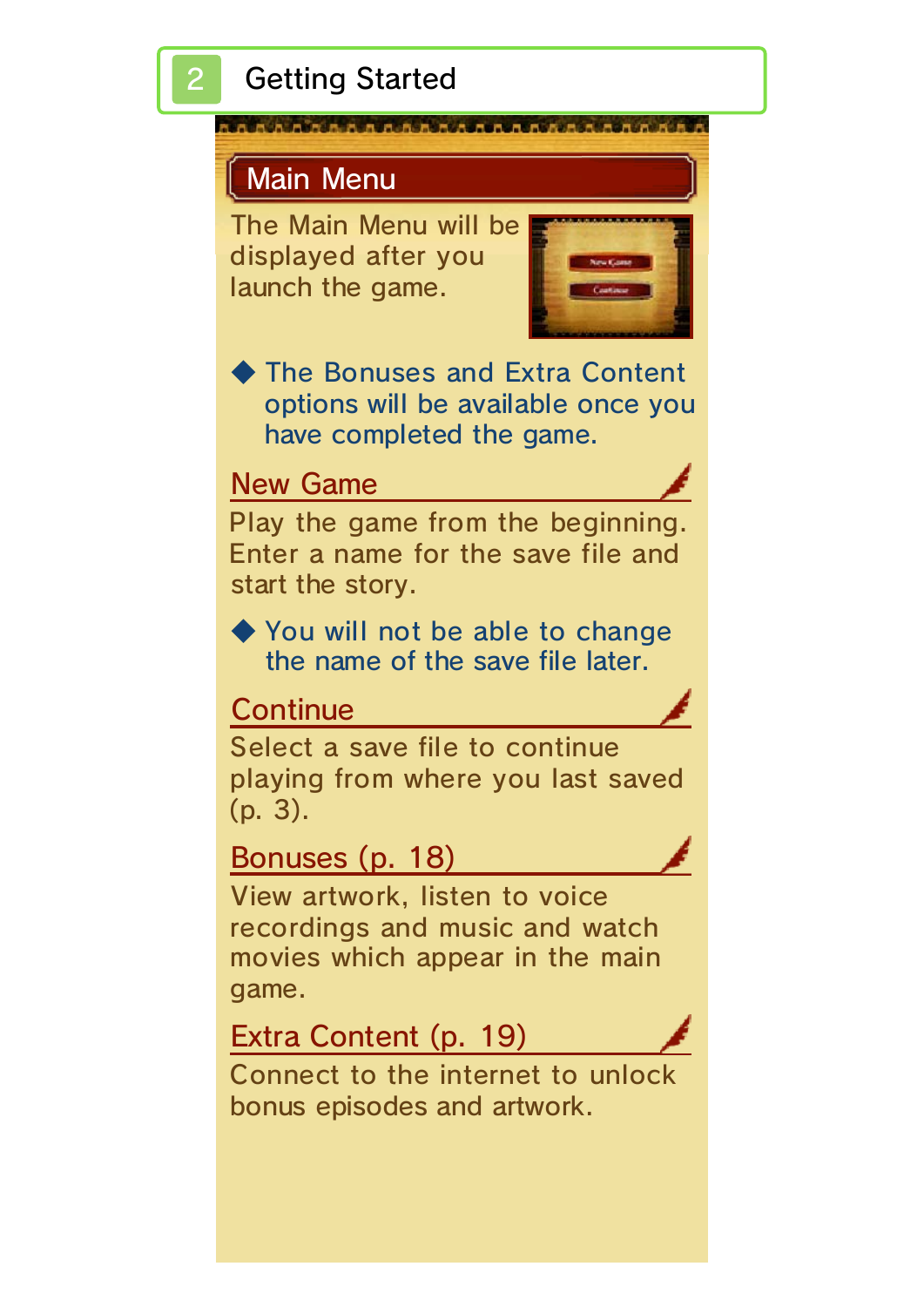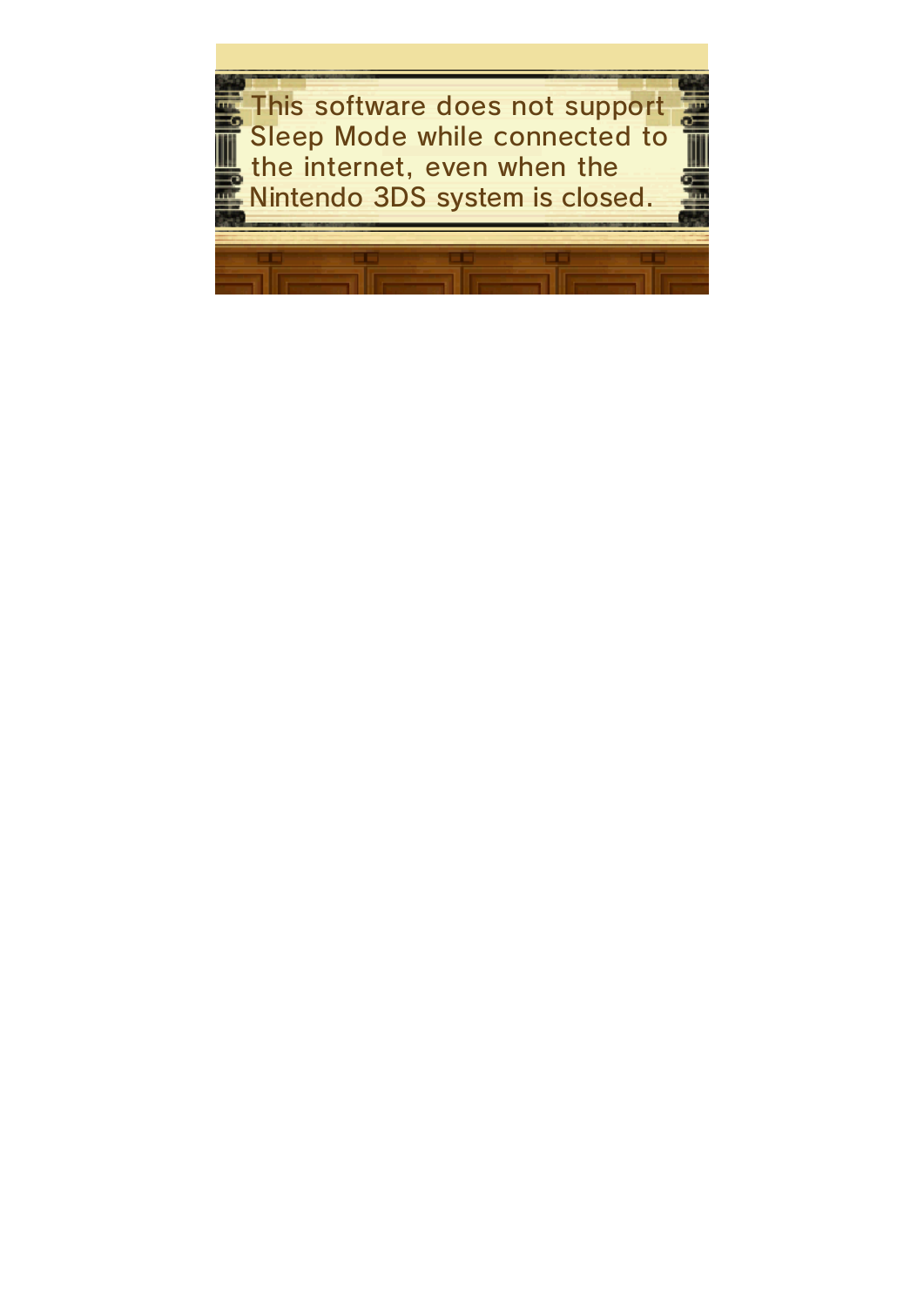When quitting the game, be sure to save your current progress beforehand. Once the game has finished saving, you can then turn off your Nintendo 3DS system.

## Saving Data

To save your current progress, select SAVE from the Trunk Menu (p. 12) then select a save file. You will also have the opportunity to save your game at major story events.

◆ You can create up to three save files.

- Do not turn the power off, reset the system or remove Game Cards/SD Cards while saving. Make sure not to get dirt in the terminals. These actions could result in permanent data loss.
- Do not use external accessories or software to modify your save data, as this can lead to an inability to progress or loss of save data. Any modification is permanent, so be careful.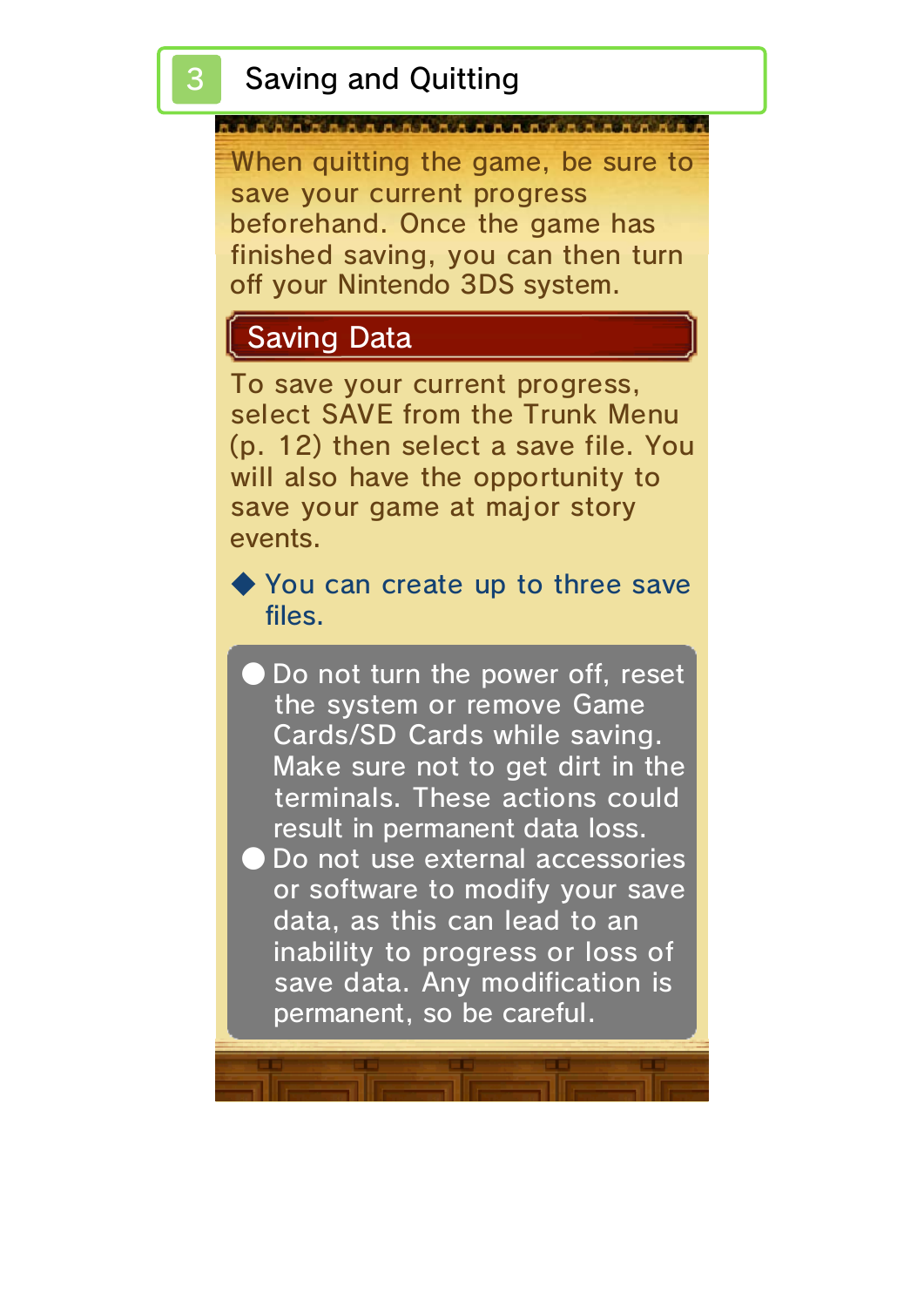#### **Basic Play**

This game is divided into two main parts: Adventure and Trials. You will switch between the two parts as the game progresses. The gameplay differs for each part, so be sure to take note of how each proceeds.

#### Adventure (p. 8-10)

Adventure is split into two modes: Movement Mode and Investigation Mode. Pay visits to areas of interest with Movement Mode, and use Investigation Mode to gather information by examining objects and hearing out what people have to say. You will also be challenged with puzzles from time to time.



#### Trials (p. 14-17)

Take to the courtroom as an attorney to help clear the defendant's name! Hear testimonies and cross-examine witnesses in an attempt to uncover the truth.

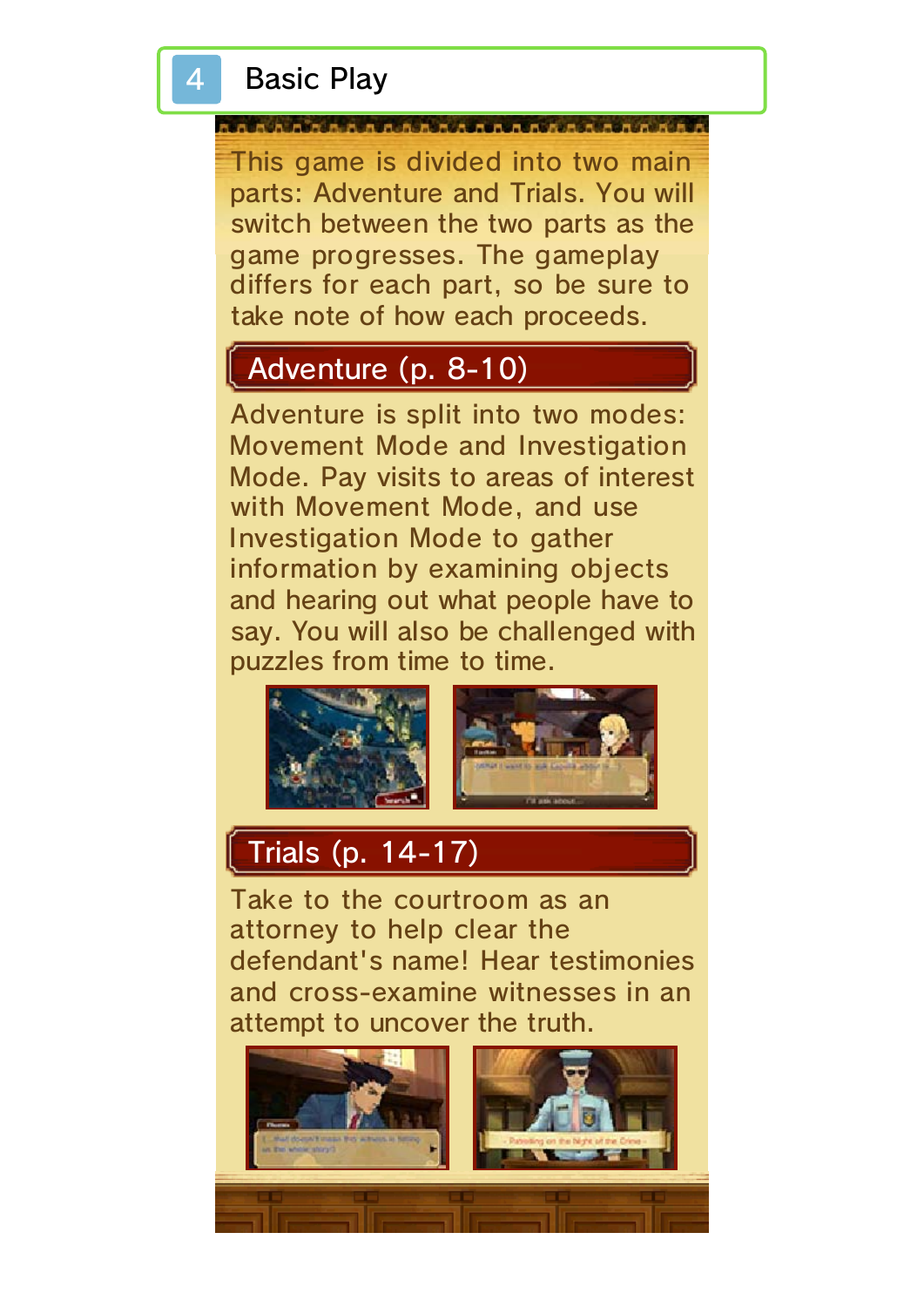These are the basic controls for menus in the game. For information on other controls, please refer to the relevant pages.

# Button Controls

| ל ב                           | <b>Navigate</b>       |
|-------------------------------|-----------------------|
|                               | Navigate, Move Cursor |
|                               | Confirm               |
| B)                            | <b>Cancel, Back</b>   |
| <b>START</b><br><b>SELECT</b> | <b>Skip Movies</b>    |

# Touch Controls

Touch an icon or panel on the Touch Screen to select it. Depending on the situation, you will be able to slide the stylus to investigate, or write Memos (p. 13) on the Touch Screen.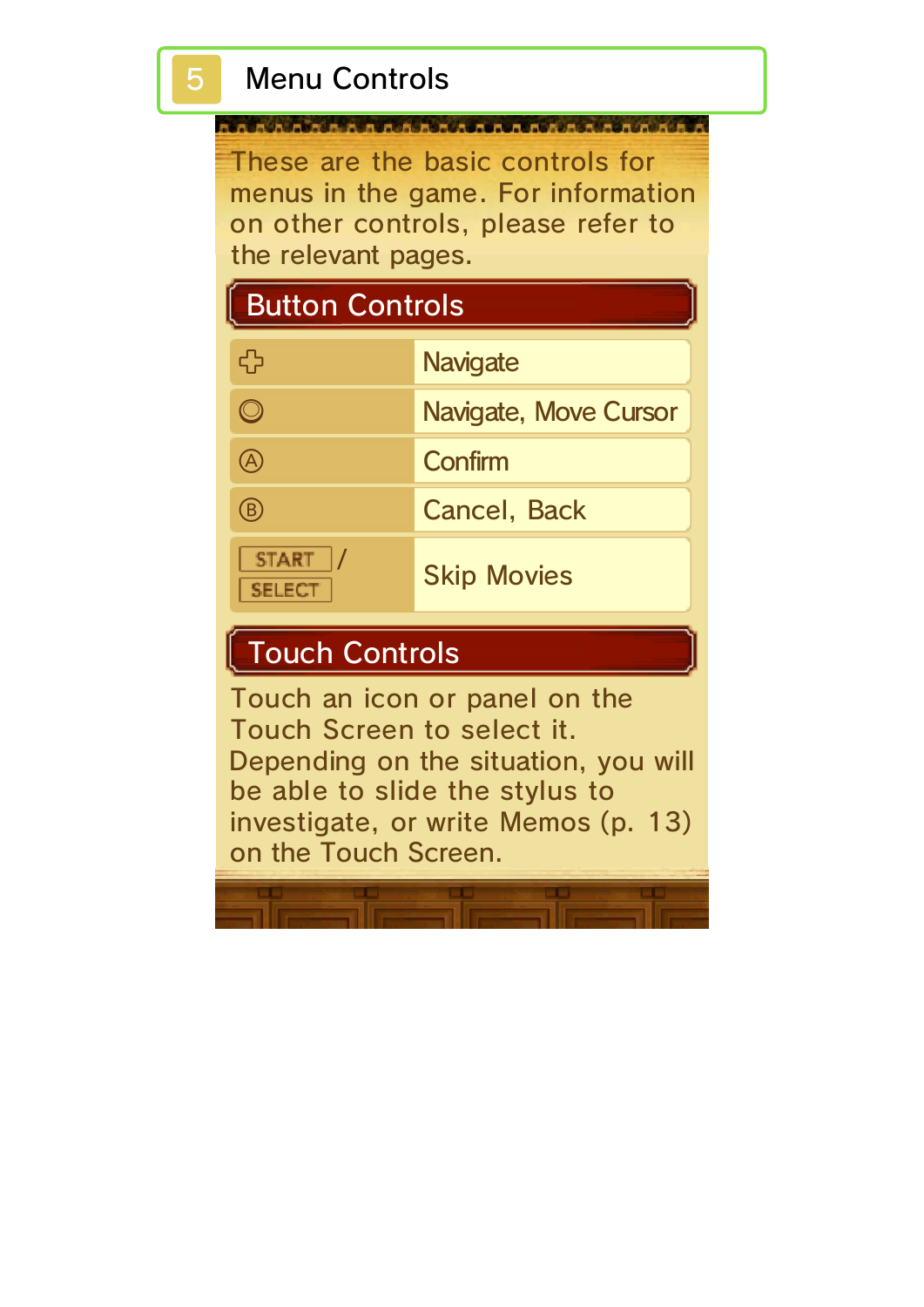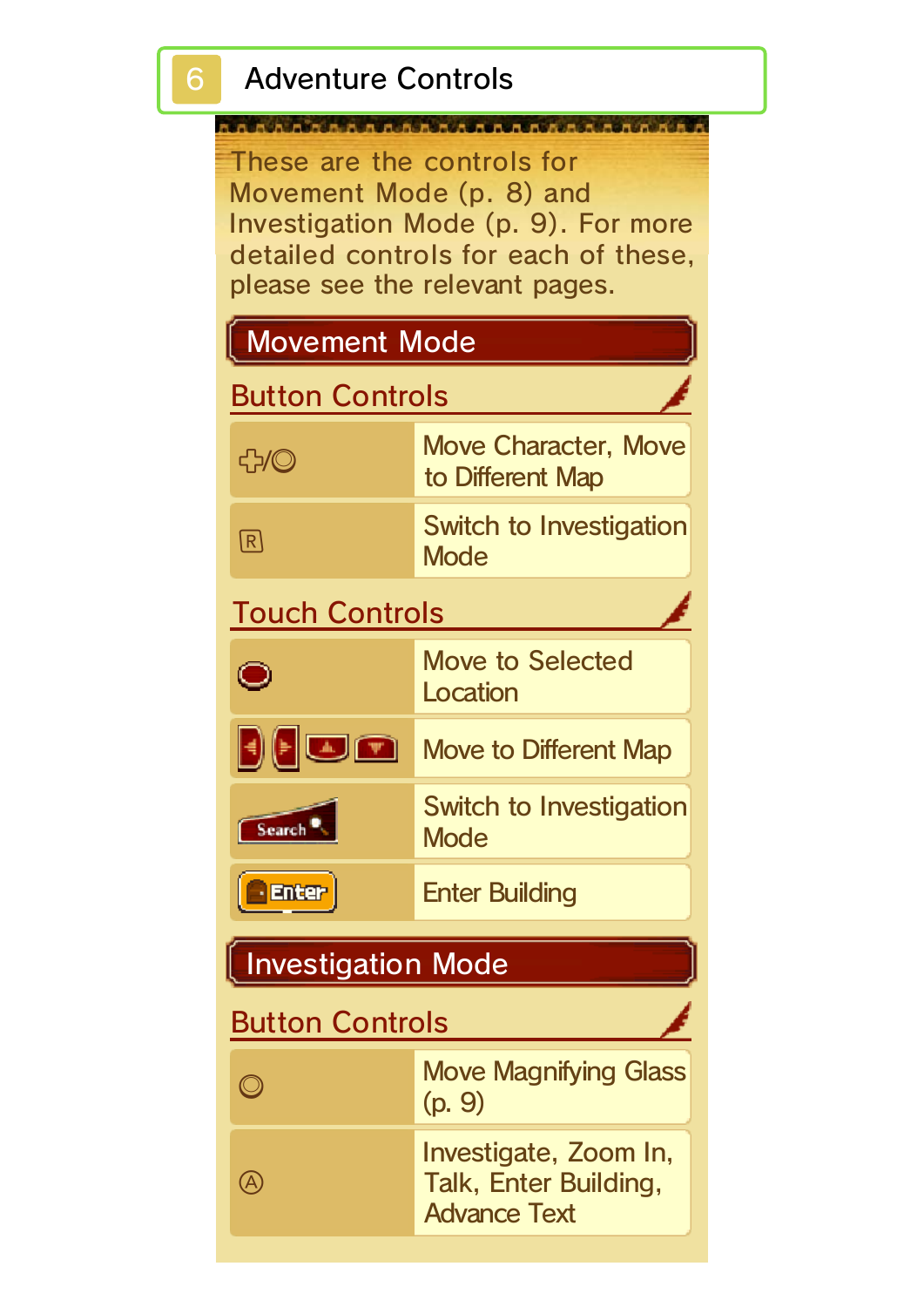| 囗                                                                 | <b>Open Trunk Menu</b>                                                |
|-------------------------------------------------------------------|-----------------------------------------------------------------------|
| $\lceil \mathsf{R} \rceil$                                        | <b>Switch to Movement</b><br>Mode                                     |
| <b>Touch Controls</b>                                             |                                                                       |
| <b>Slide Stylus or</b><br><b>Finger on</b><br><b>Touch Screen</b> | <b>Move Magnifying Glass</b>                                          |
| <b>Tap Touch</b><br><b>Screen</b>                                 | Investigate, Zoom In,<br>Talk, Enter Building,<br><b>Advance Text</b> |
|                                                                   | <b>Open Trunk Menu</b>                                                |
|                                                                   | <b>Switch to Movement</b><br>Mode                                     |
|                                                                   |                                                                       |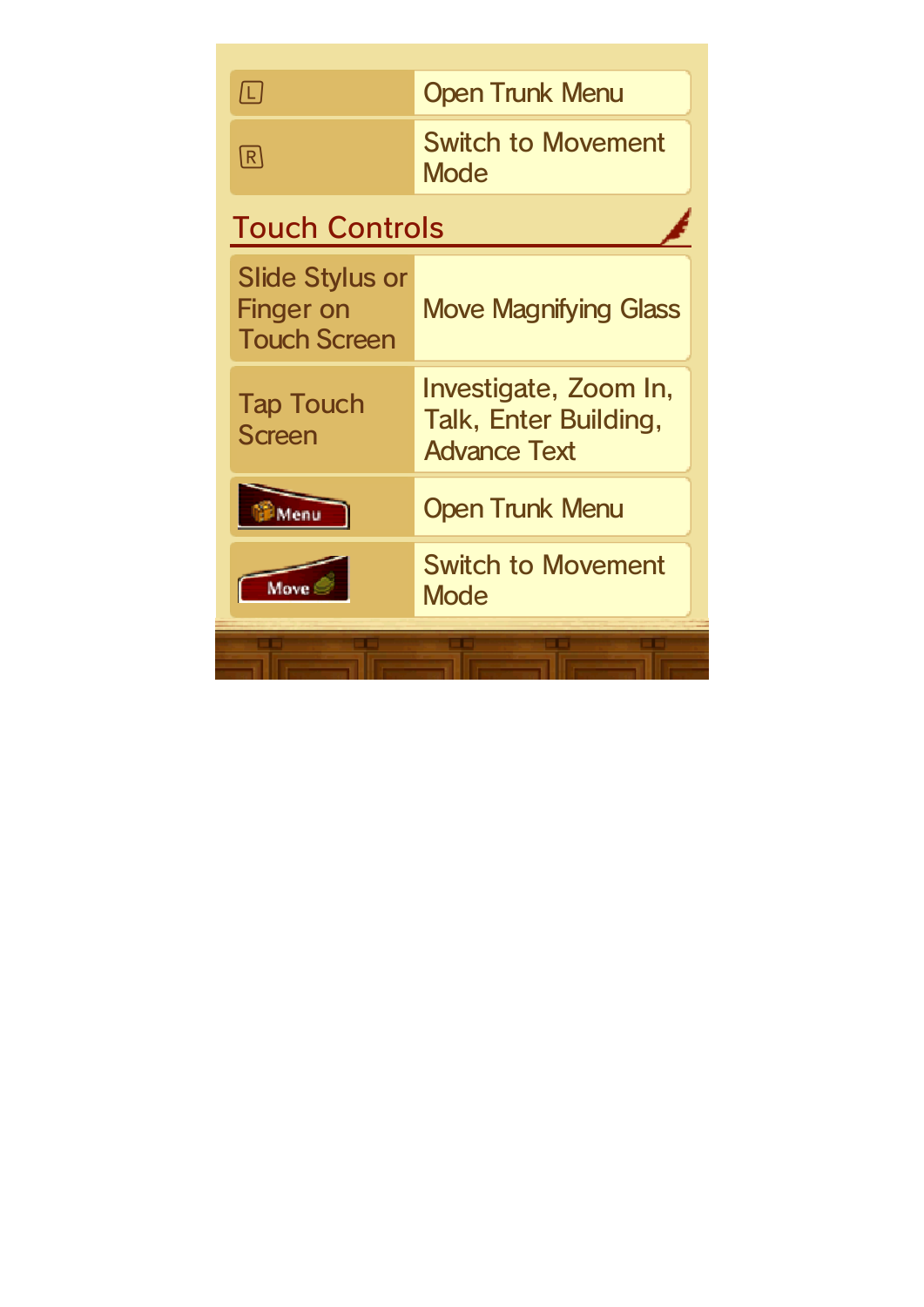# **Trial Controls**

SARAARAAAAAAAAAAAAAAAAAAAA For more detailed Trial controls please see the Trials section (p. 14-17).

# Button Controls

|    | <b>Advance Text,</b><br>Question                                                |
|----|---------------------------------------------------------------------------------|
|    | <b>Confirm Evidence to</b><br>Present                                           |
|    | <b>Use Hint</b>                                                                 |
| L. | Press Witness, Open<br>Grand Grimoire (p. 17)                                   |
|    | <b>Present Evidence,</b><br><b>Open Court Record</b><br>(p. 16), Switch Display |

# Touch Controls

| <b>Tap Touch</b><br><b>Screen</b> | <b>Advance Text</b>        |
|-----------------------------------|----------------------------|
| Press                             | <b>Press Witness</b>       |
| Present                           | <b>Present Evidence</b>    |
| Question                          | Question                   |
| <b>Court Record</b>               | <b>Open Court Record</b>   |
| <b>Grand Grimoire</b>             | <b>Open Grand Grimoire</b> |
|                                   | <b>Open Trunk Menu</b>     |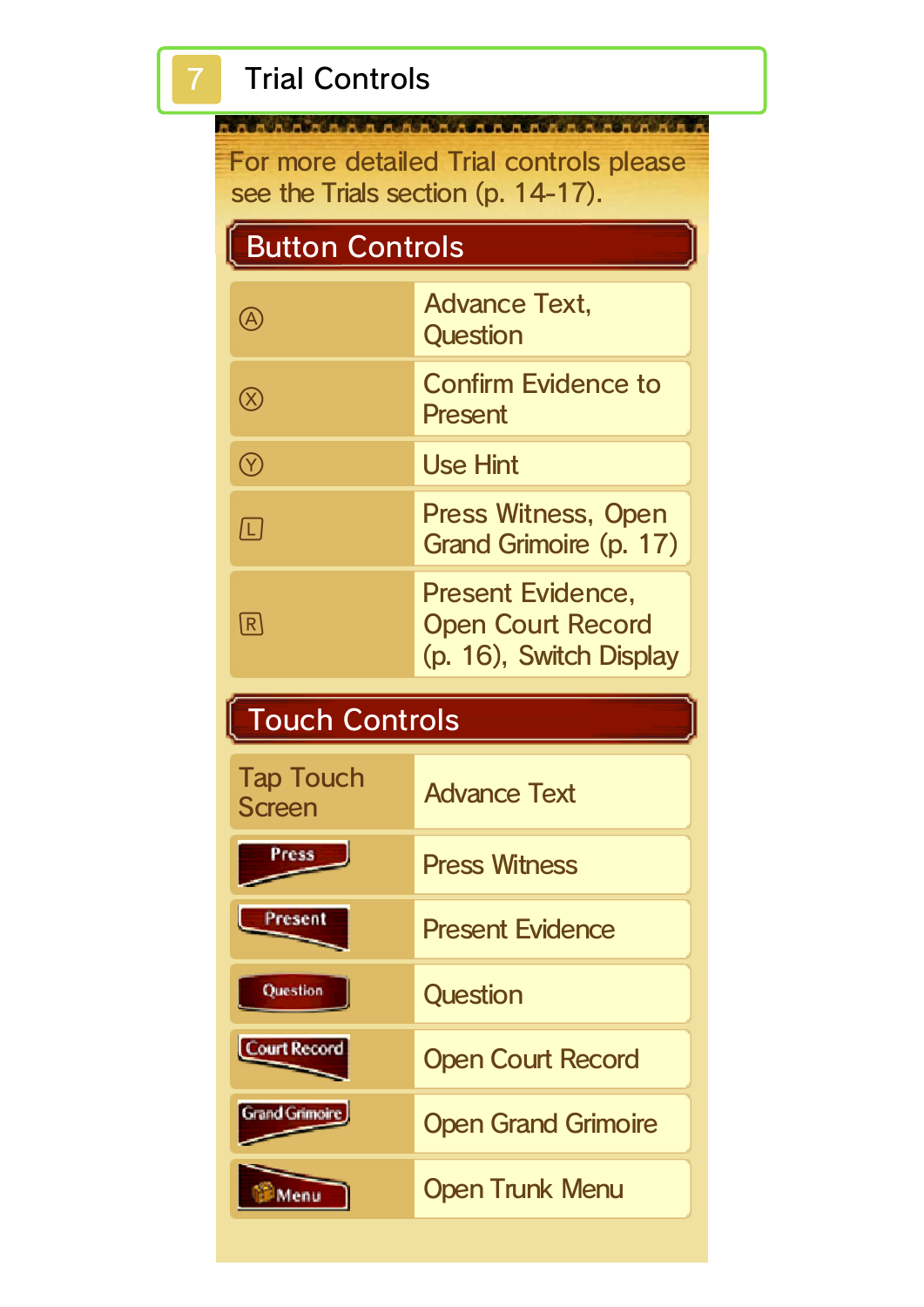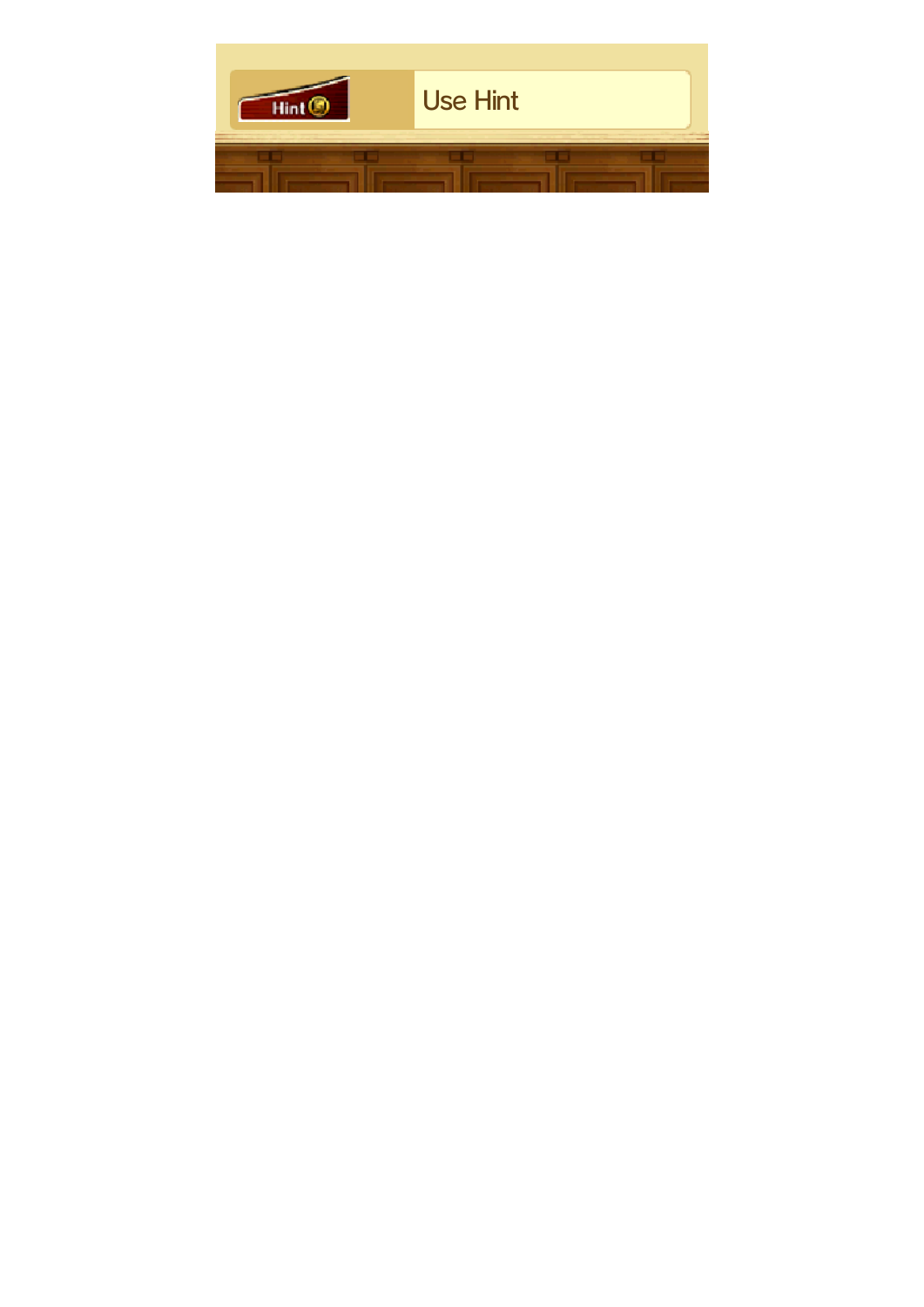This mode allows you to move around from place to place. Touch a red marker to move to that location.



## **T** Location Name

The name of the selected location. Information about that location is displayed at the bottom of the screen.

## [2] Hidden Puzzles / Hint Coins

Information on puzzles and hint coins (p. 9) you can find in that location. The numbers displayed indicate the number you have found, and the total number in that location.

#### **3** Red Marker

 $\bullet$ 

Move to that location

**Move to a different** 

map

**Current Location**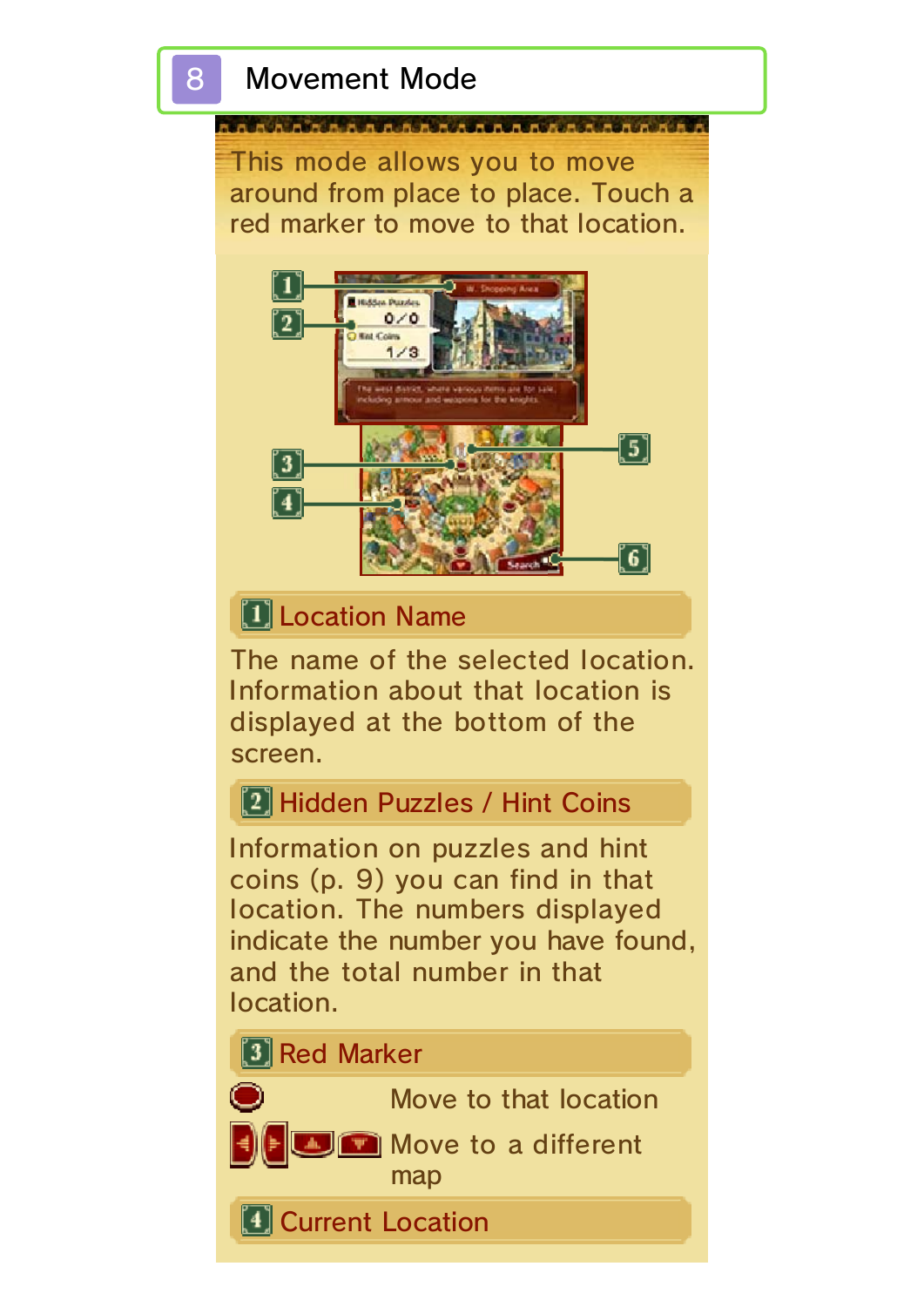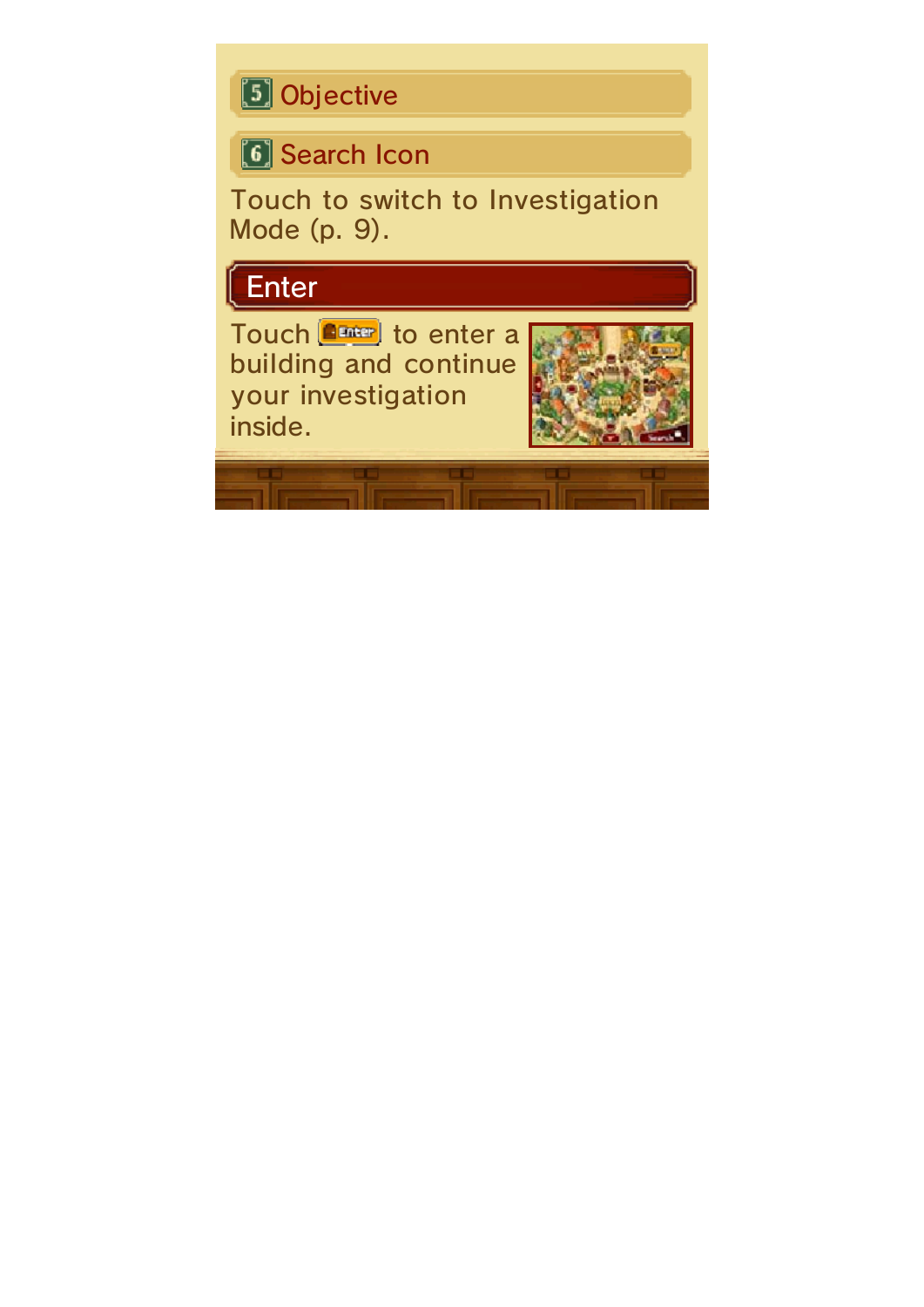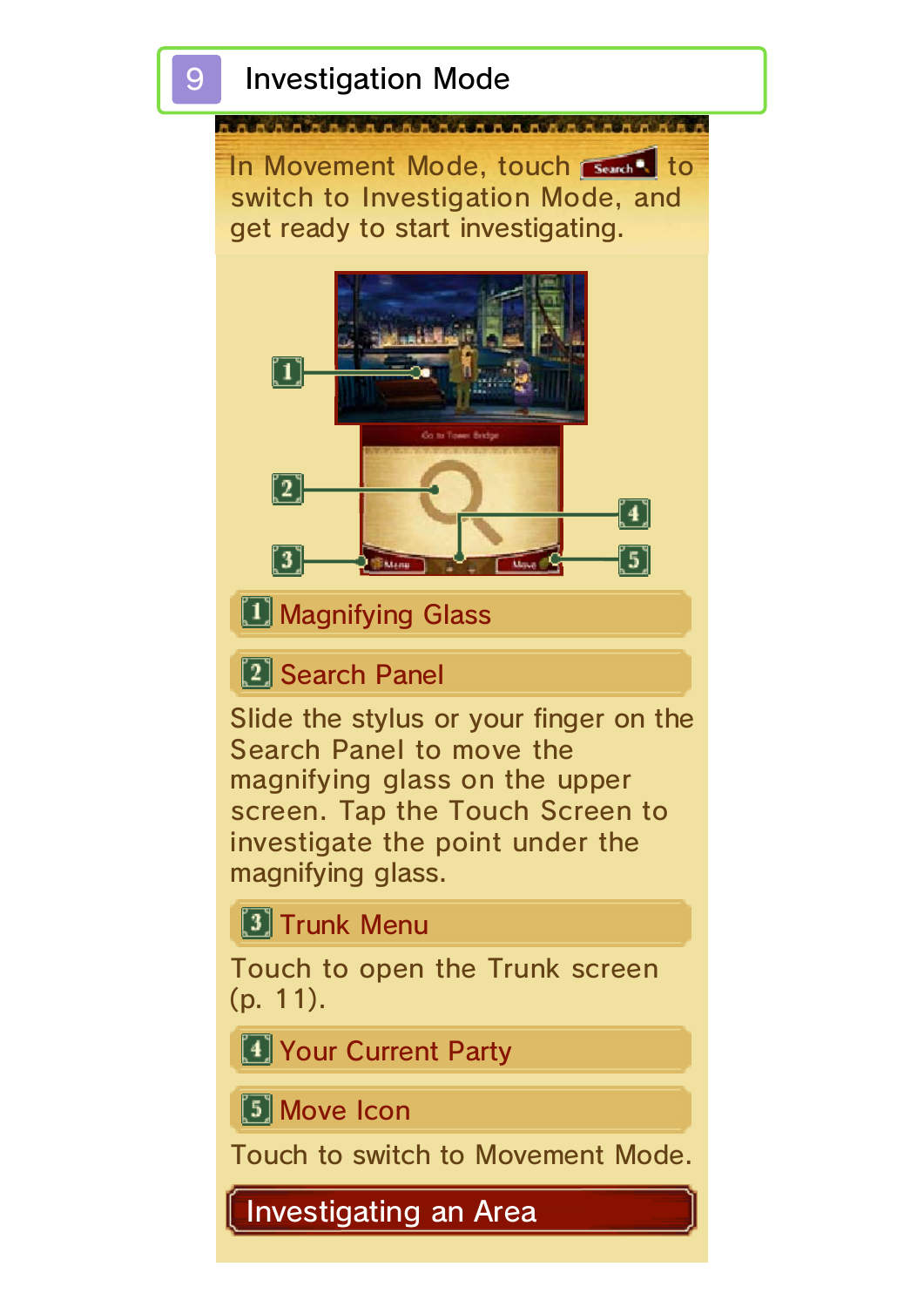Slide the stylus or your finger on the Search Panel to move the magnifying glass on the upper screen. If the magnifying glass passes over a point of interest it will react in a certain way.

#### Zoom In Q

Investigate a point where the magnifying glass has turned blue to zoom in and view areas which were previously hidden or out of view. To return to the previous area, simply touch BACK.

#### Talk Q

Sometimes the magnifying glass will turn orange when it passes over a character in the game. When this happens, you will be able to talk to them by pressing





 $\circledA$  or by tapping the Touch Screen. Use the same controls to advance the text. Even if you've already talked to someone, they may say something different the next time you speak with them.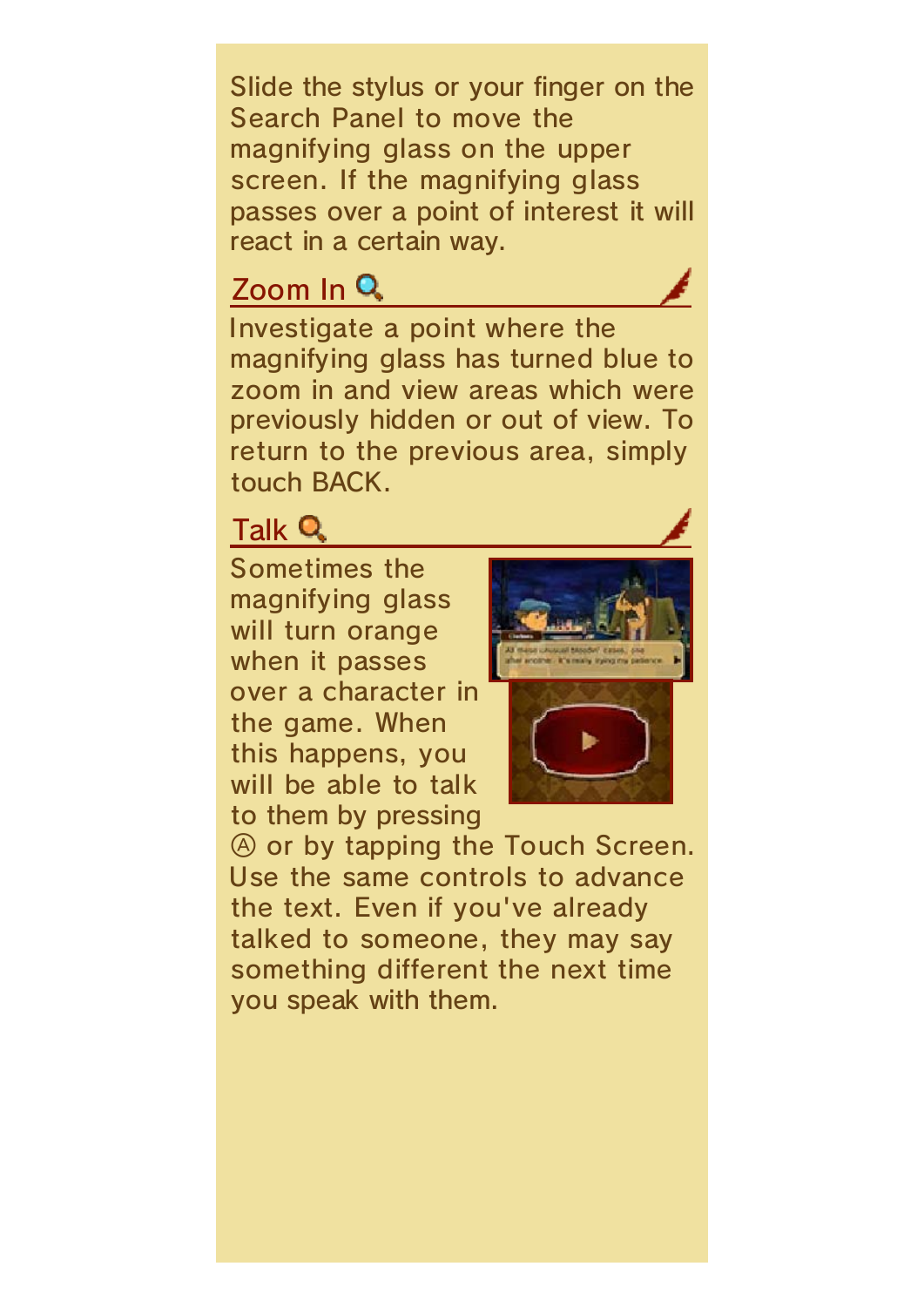### Dialogue Options

When talking to someone, you may be presented with some options. Touch one of the



options to select it and continue with the story.

#### Entering Buildings

When the magnifying glass turns into a yellow arrow, investigate that point and



you'll be able to enter a building or room to continue your investigation.

## Hidden Objects Around Town

There are various objects, such as hint coins and puzzles, hidden in each location. Be



sure to search every nook and cranny!

## About Hint Coins

You will need hint coins to view hints when you're solving puzzles and during trials.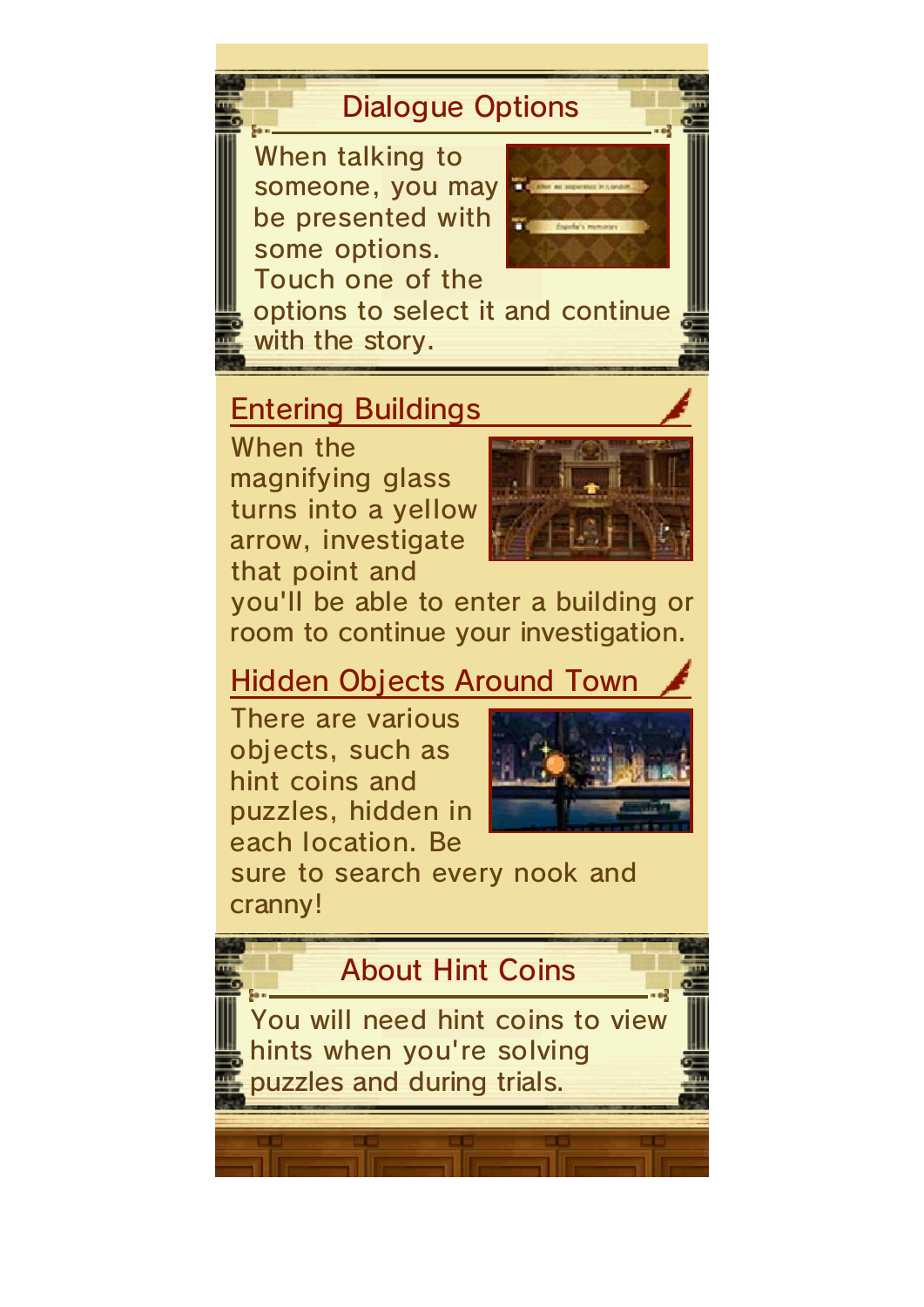# **D**Puzzle Time!

progress in the story.

When you find a hidden puzzle, or talk to someone who presents you with a puzzle, the introductory screen will be displayed. Touch the Touch Screen to advance to the Puzzle screen.



#### **D** Picarat Value

The number of picarats you will receive if you solve the puzzle. Picarats are points that indicate a puzzle's difficulty.

**2** Total Score

The total number of picarats you have earned so far.

#### **PCheck the Puzzle Screen**

The puzzle description and explanation for solving the puzzle will be displayed here. Read the information carefully, then touch the Touch Screen when you're ready to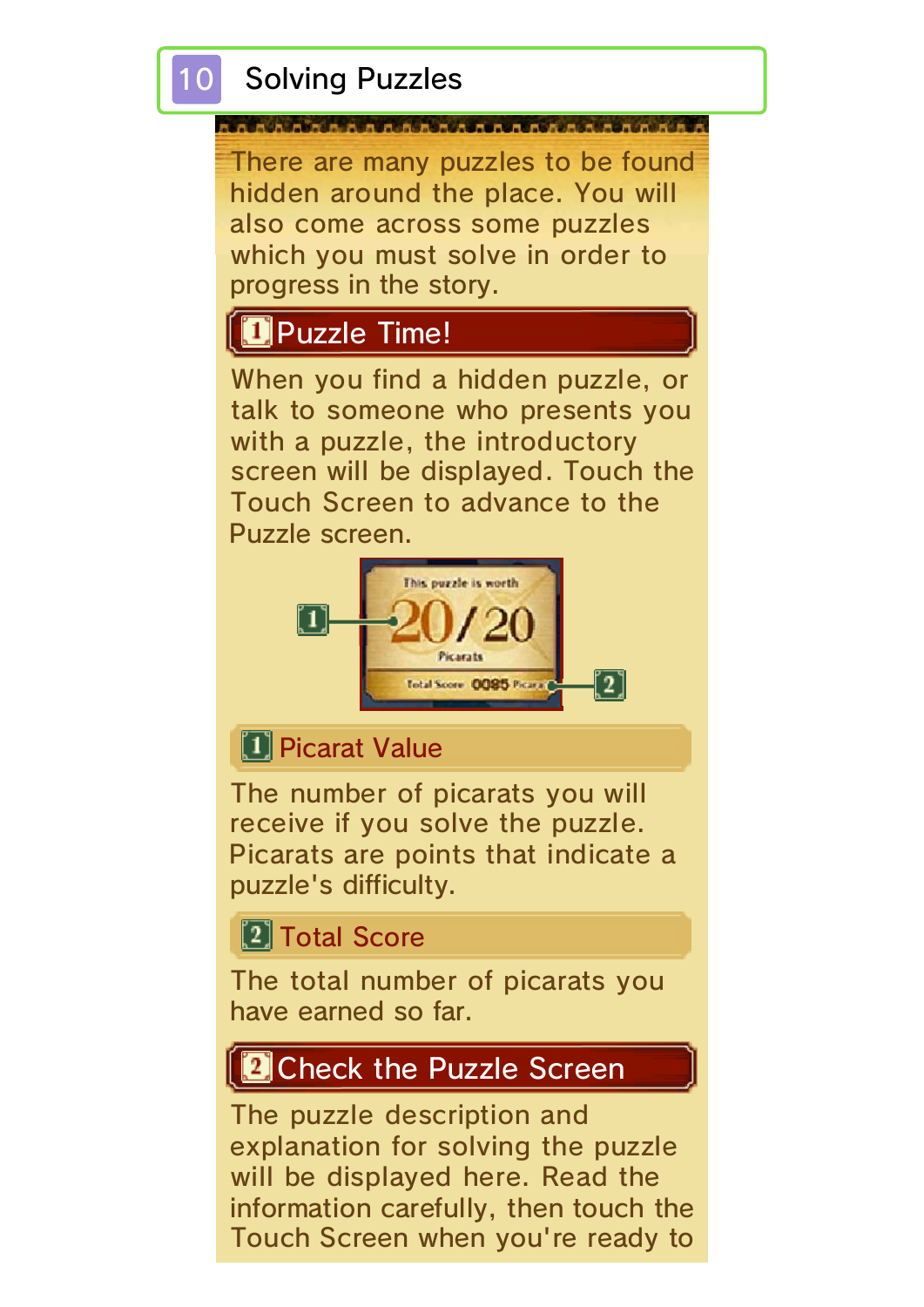solve the puzzle.

### Solve the Puzzle

Touch or slide the stylus or your finger on the Touch Screen according to the type of puzzle and the required method. Various icons will appear on the Touch Screen. The icons displayed will vary from puzzle to puzzle.



#### **T** Puzzle Description

Touch ▲ to display the information on the upper screen, or  $\blacktriangledown$  to display it on the lower screen.

**2** View Explanation

Touch to view an explanation on how to solve the puzzle.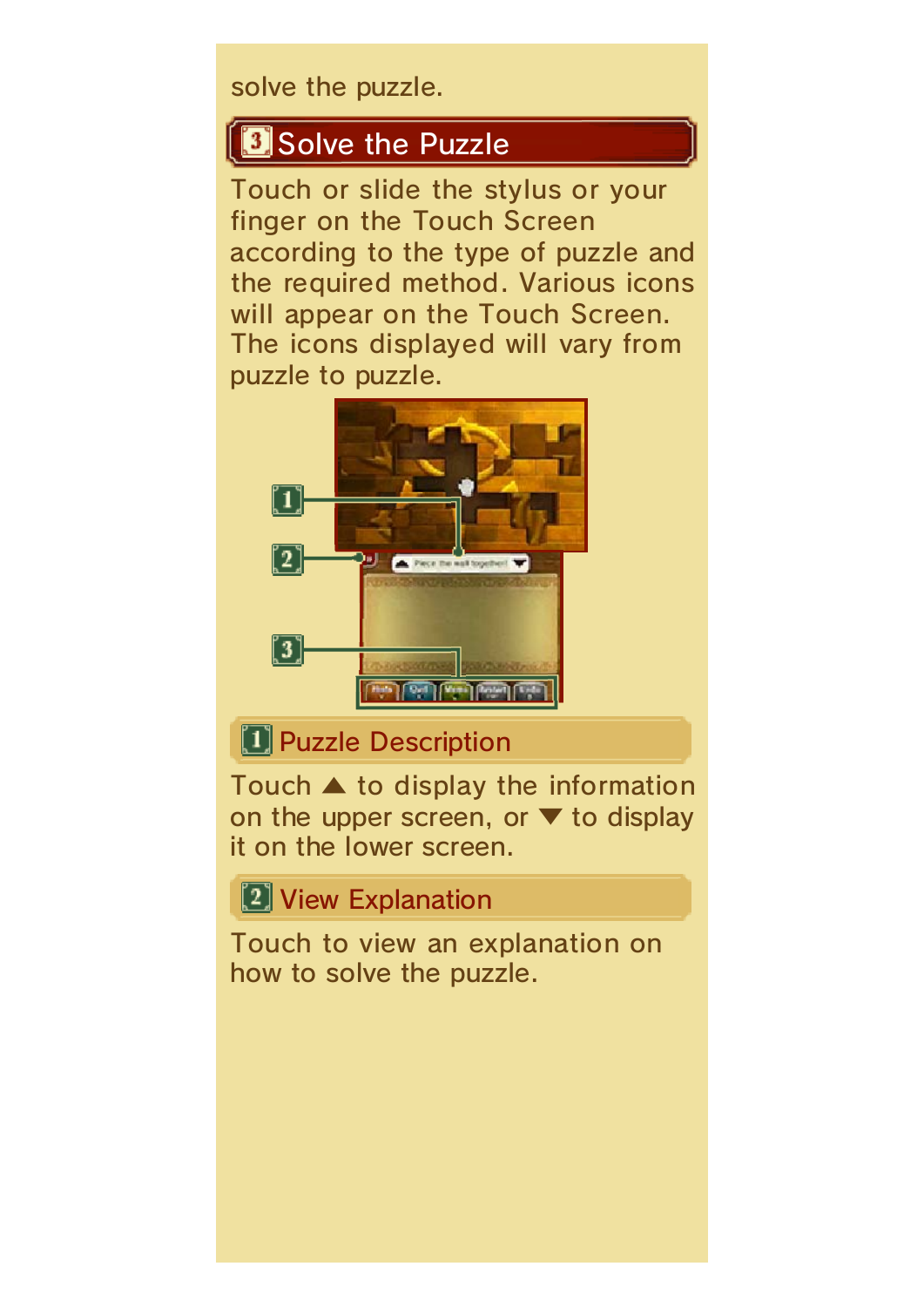#### **1** Icons

Touch to perform various actions. Some functions can also be controlled using the buttons.



Spend hint coins to view hints. There are four hints per puzzle. The first three will cost you one hint coin each. The Super Hint (S. Hint), however, will cost you two hint coins.



Memo

Quit the current puzzle and leave it for later.

Use the Memo Function (p. 13).





**Submit** 

Reset the answer for certain types of puzzles. In puzzles where you

make one move at a time, touch this to undo your last move.

Touch to submit your answer.

#### **D** View Results

#### Correct!

When you solve a puzzle, you will not only receive picarats, but may also receive hints to further your investigation. Solved puzzles will be added to your Puzzle Index (p. 13),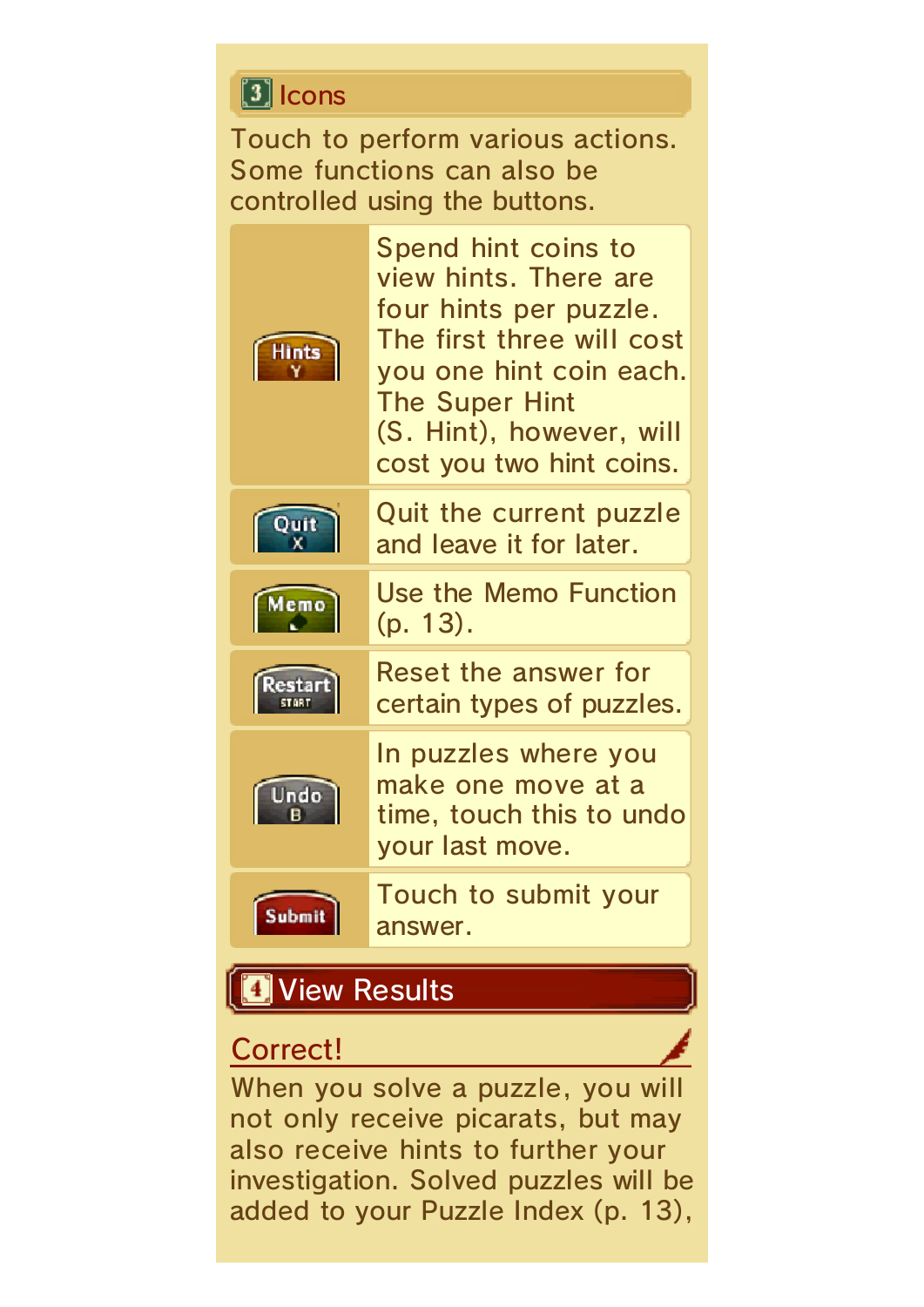where you can play them as many times as you like.

#### Incorrect...

Submit an incorrect answer and you will be prompted to select one of the following options:

| <b>Try Again</b>  | Attempt the same<br>puzzle again.                                                                                                                  |
|-------------------|----------------------------------------------------------------------------------------------------------------------------------------------------|
| <b>View Hints</b> | Use hint coins to<br>view the hints.                                                                                                               |
| Quit              | Leave the puzzle for<br>later and continue<br>with the story. Be<br>careful though;<br>there are some<br>puzzles that cannot<br>be left for later. |

## Play for Picarats!

Collect as many picarats as you can to increase your total score. The additional content that appears in Bonuses (p. 18) will depend on your total score.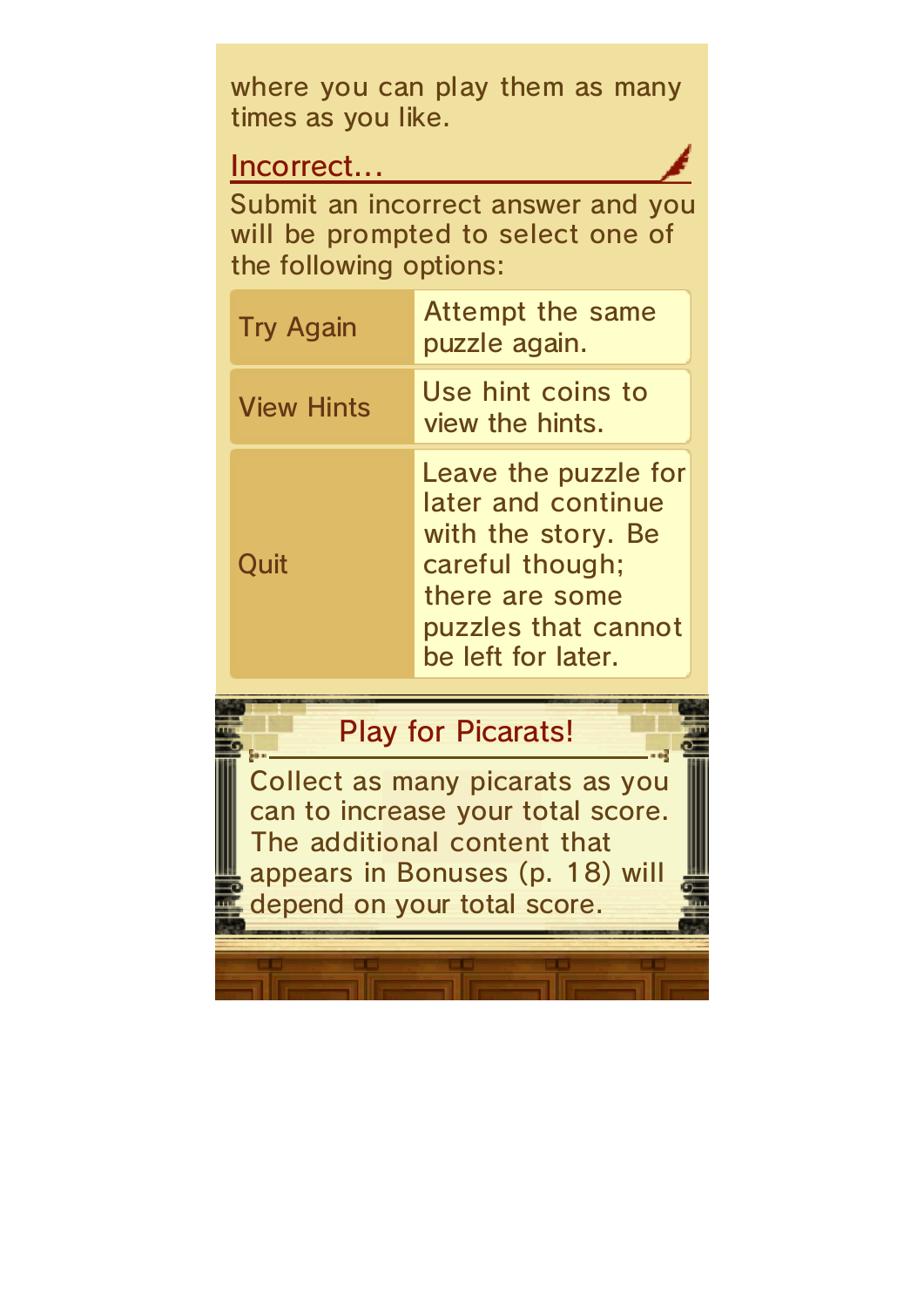

NEW! will be displayed where updated or new information has been added.

◆ The characters shown on the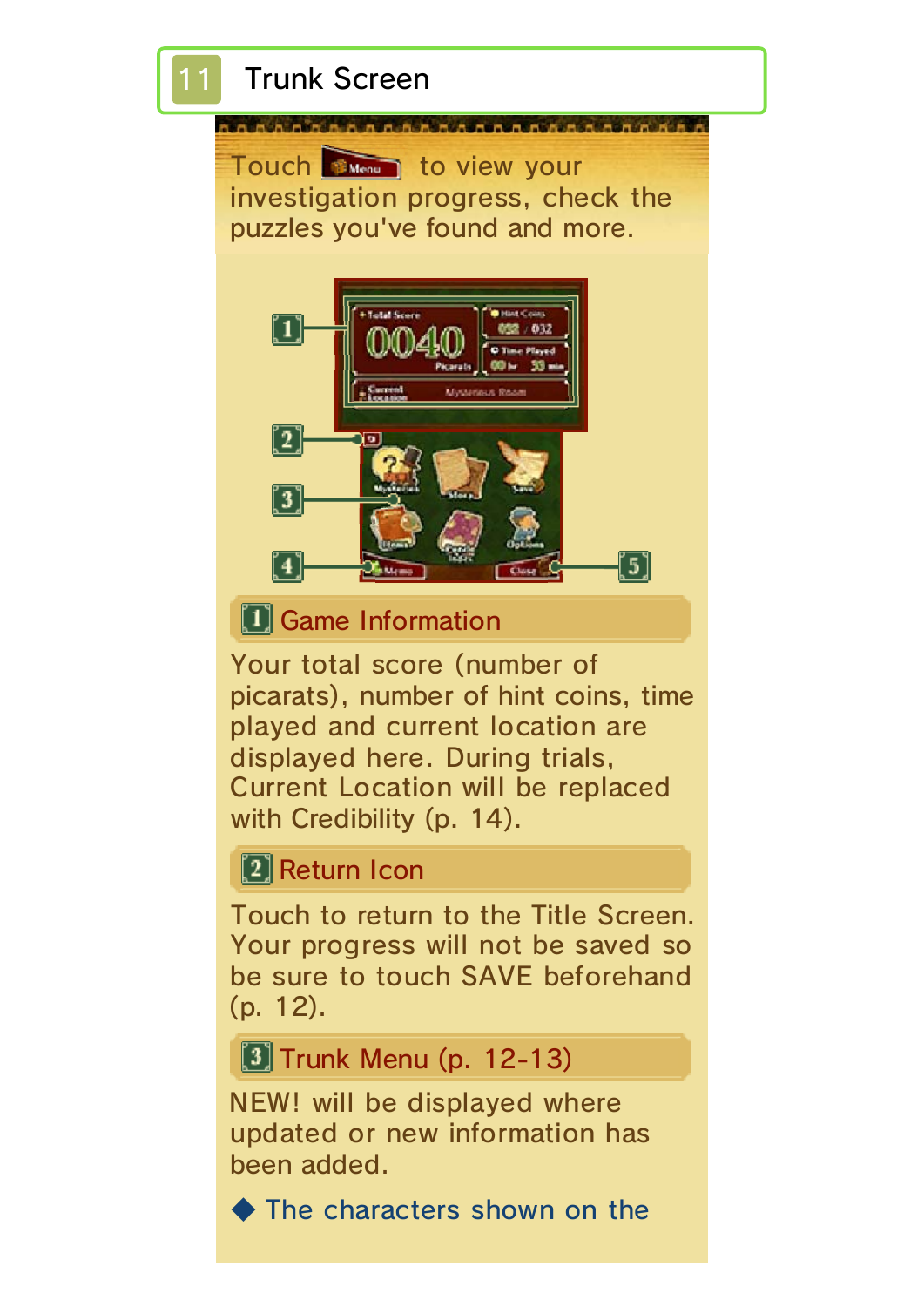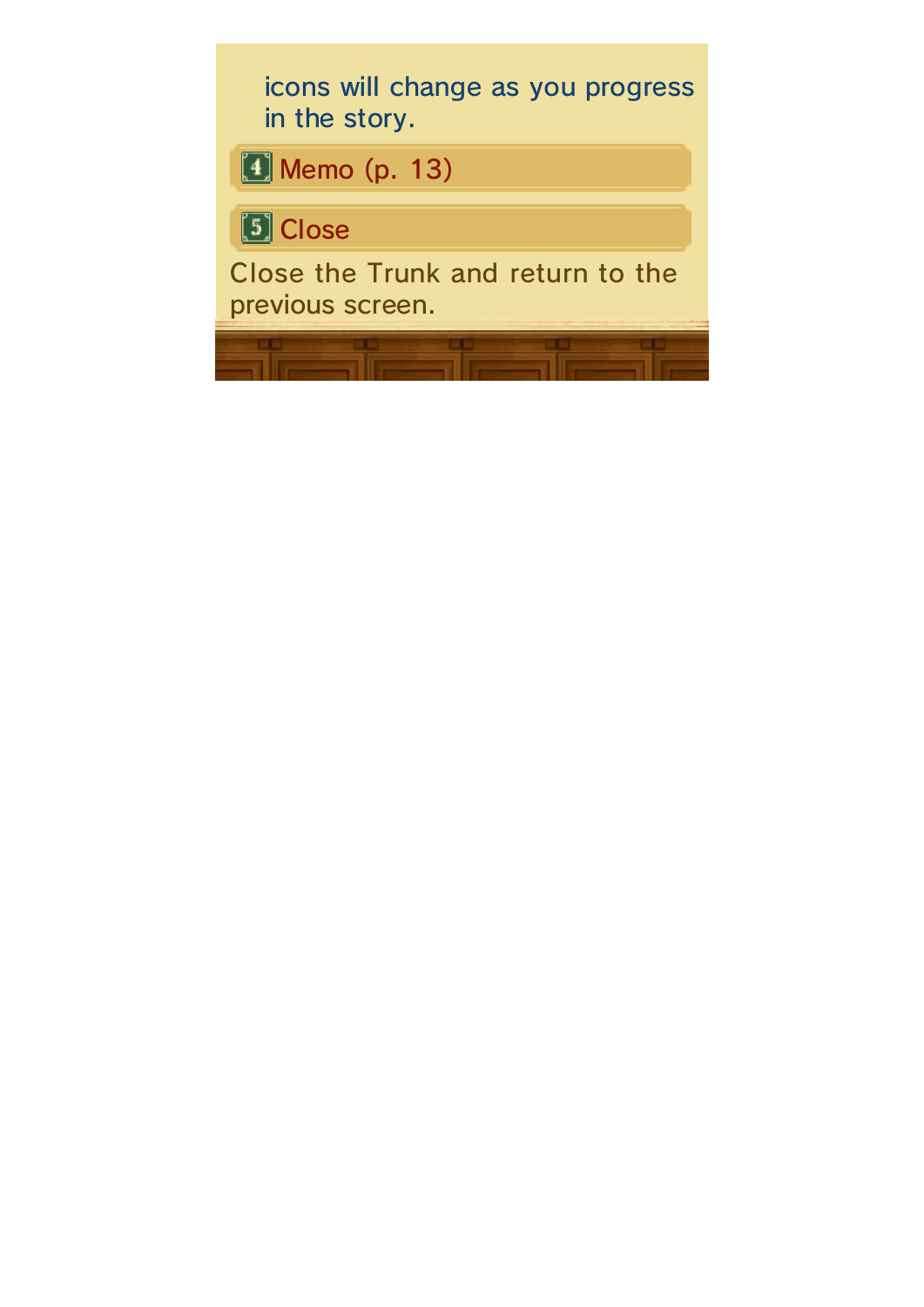#### 12 Trunk Menu 1

Touch an icon on the Trunk Menu to select it.

# **Mysteries**

Mysteries and keywords will be noted here as the story and investigation progress. Touch a mystery on the lower screen to view the details on the upper screen.



### **Story**

View a summary of the story so far. Select a title and touch VIEW STORY. The number of titles available will



increase as you progress in the story.

## Save

Save your current progress. When you save, any previous data in the selected file will be overwritten.



◆ Overwritten data cannot be recovered, so please be careful.

Items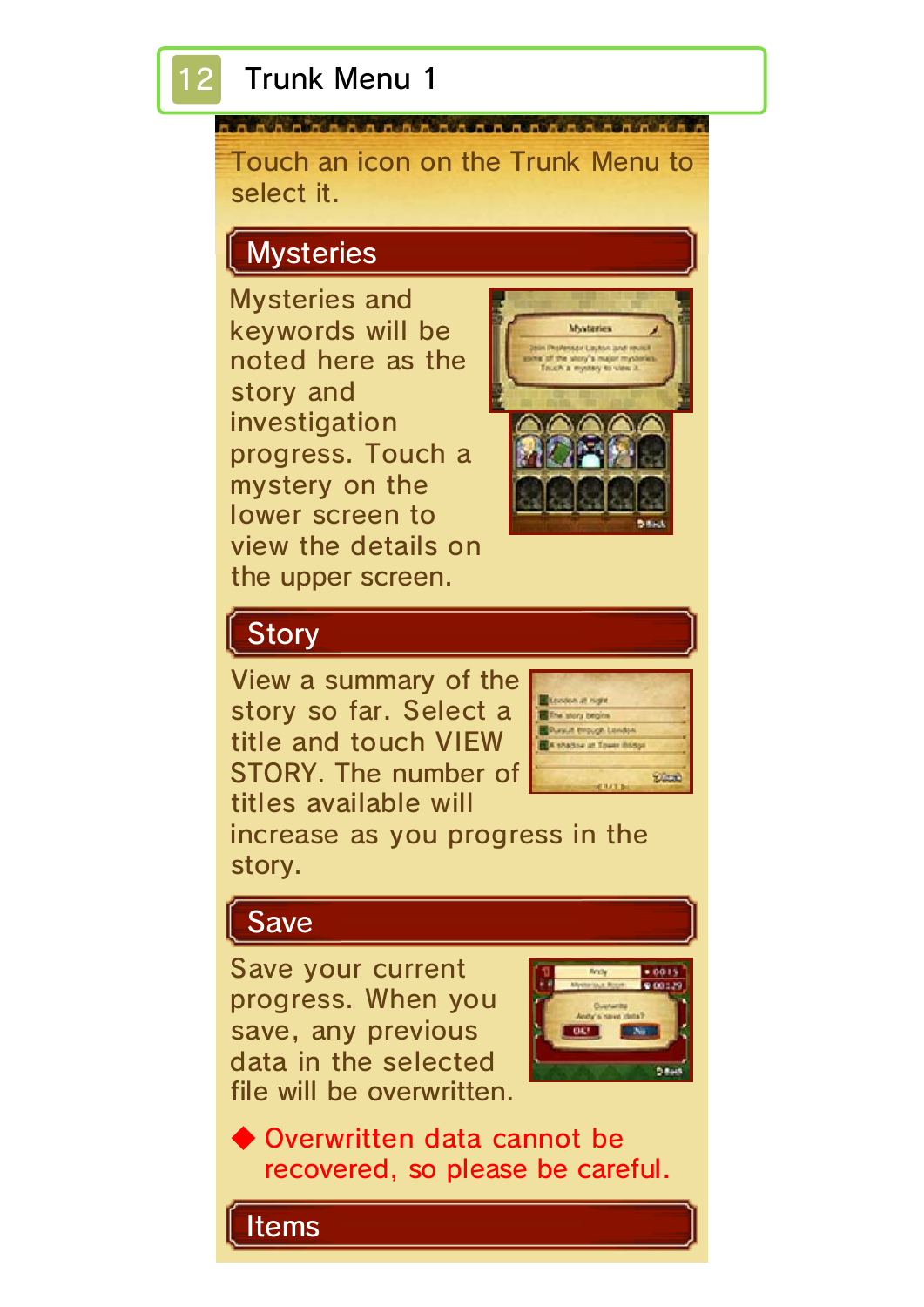Items you've found during your investigations will be shown here. Touch an item to view its details.

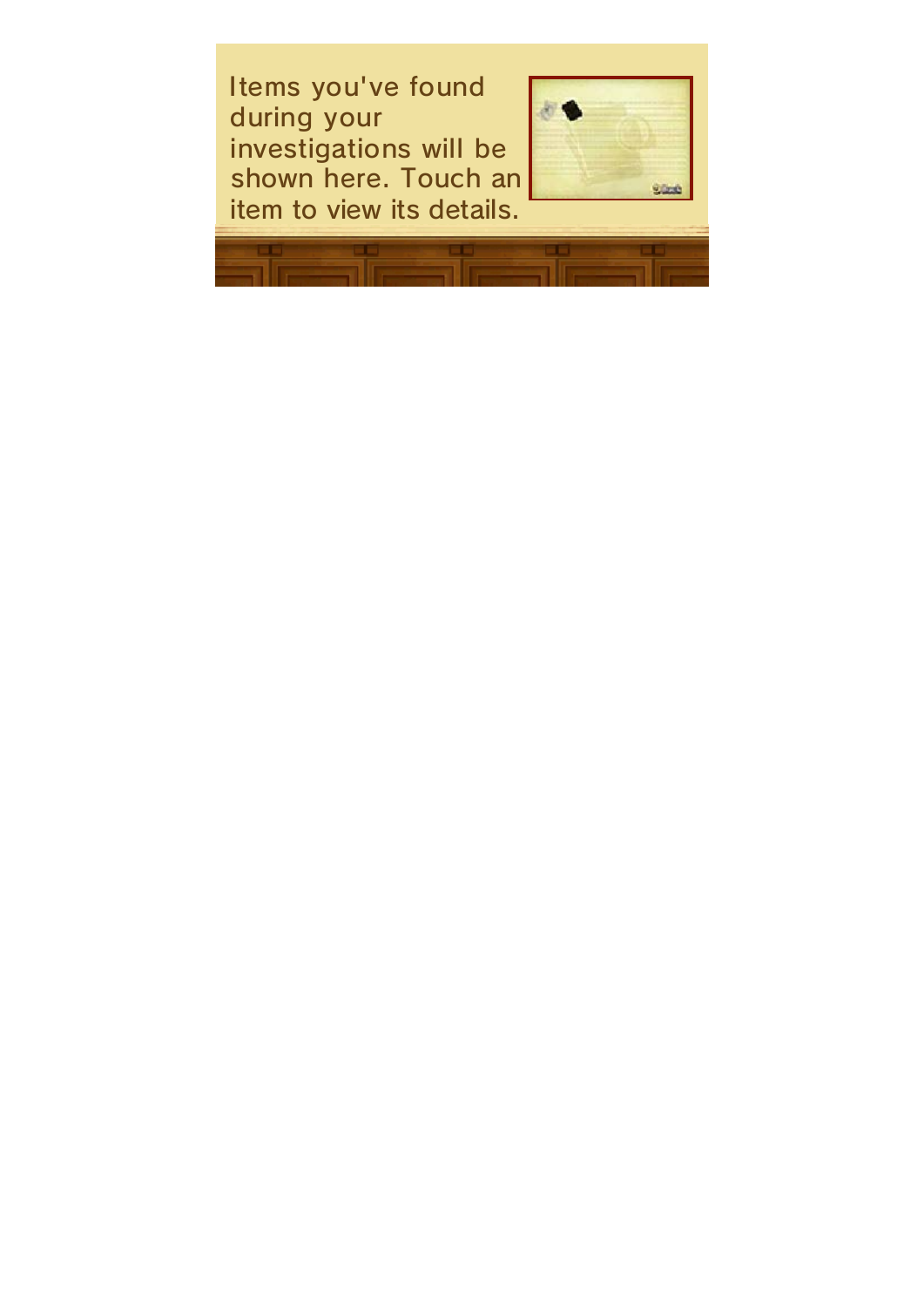#### **BRANCAMAR**

#### Puzzle Index

All the puzzles you encounter will be recorded here. Touch SOLVE IT! with a puzzle selected to play it again whenever you like. When solving puzzles in the Puzzle Index, you will be able to view hints without spending any hint coins.



#### **Layton's Hat Icon**

- Solved on the first attempt without hints
- Solved on the first attempt with hints
- Solved, but not on the first attempt
- Not yet solved

[2] Puzzle Number, Name, Picarat Value, Viewed Hints

The icons for viewed hints will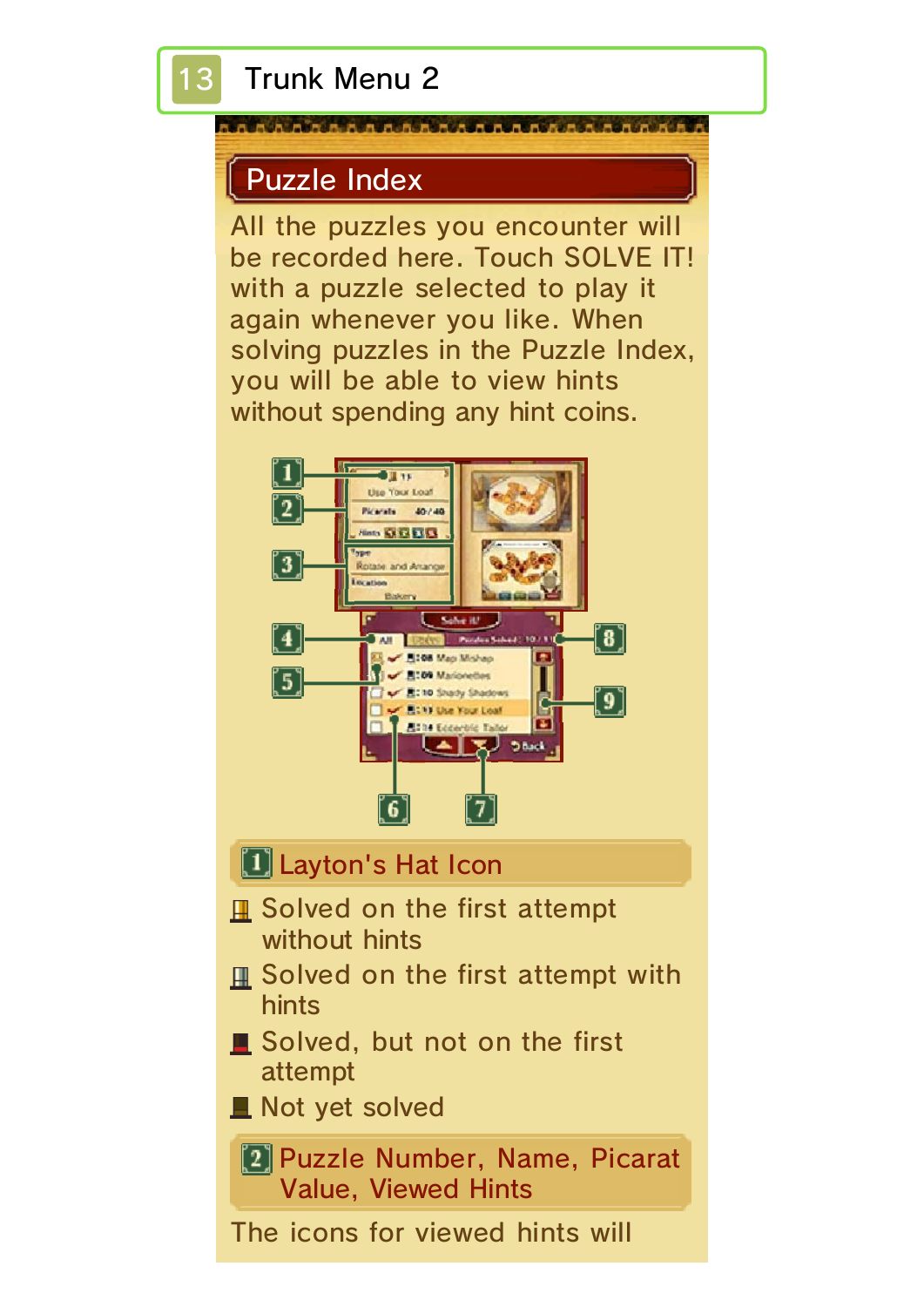appear semi-transparent.

**3** Puzzle Type and Location

**1** List Tabs

All puzzles you've found will appear in the All tab, whereas only puzzles you've marked as your favourites will appear in the Picks tab.

**5** Add Puzzle to Picks

Touch to add the corresponding puzzle to the Picks tab. The icon will change to  $\mathbf{B}$ .

[6] Solved Puzzles (marked with  $\blacktriangleright$ 

Puzzles without  $\bullet$  cannot be solved in the Puzzle Index. You will need to go to the puzzle location to try them again.

**7** Scroll Icons

Touch to scroll through the puzzles one by one.

**8 Puzzles Solved** 

The total number of puzzles solved out of all the puzzles you have come across.

**9** Scroll Bar

Slide the stylus or your finger here to scroll through the puzzle list. You can also scroll using \$.

**Options**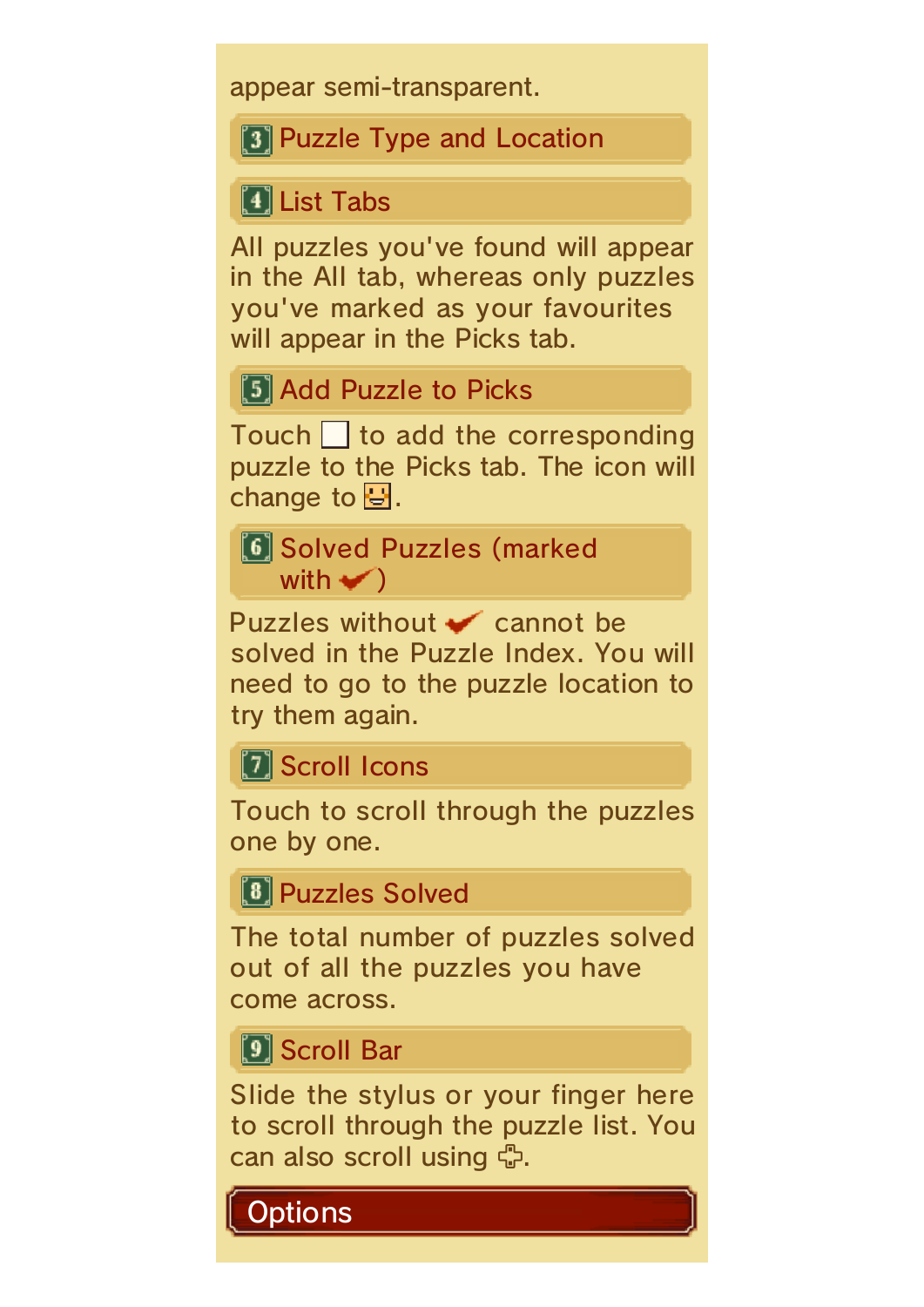Set the volume for background music, sound effects and voices here. Touch DEFAULT to reset the volumes to their original levels. When you're finished adjusting the settings, touch CONFIRM to return to the previous screen.



**1 Background Music** 

Adjust the volume of the background music.

**[2] Sound Effects** 

Adjust the volume of sound effects in the game.

**3** Voice

Adjust the volume of characters' speech in the game.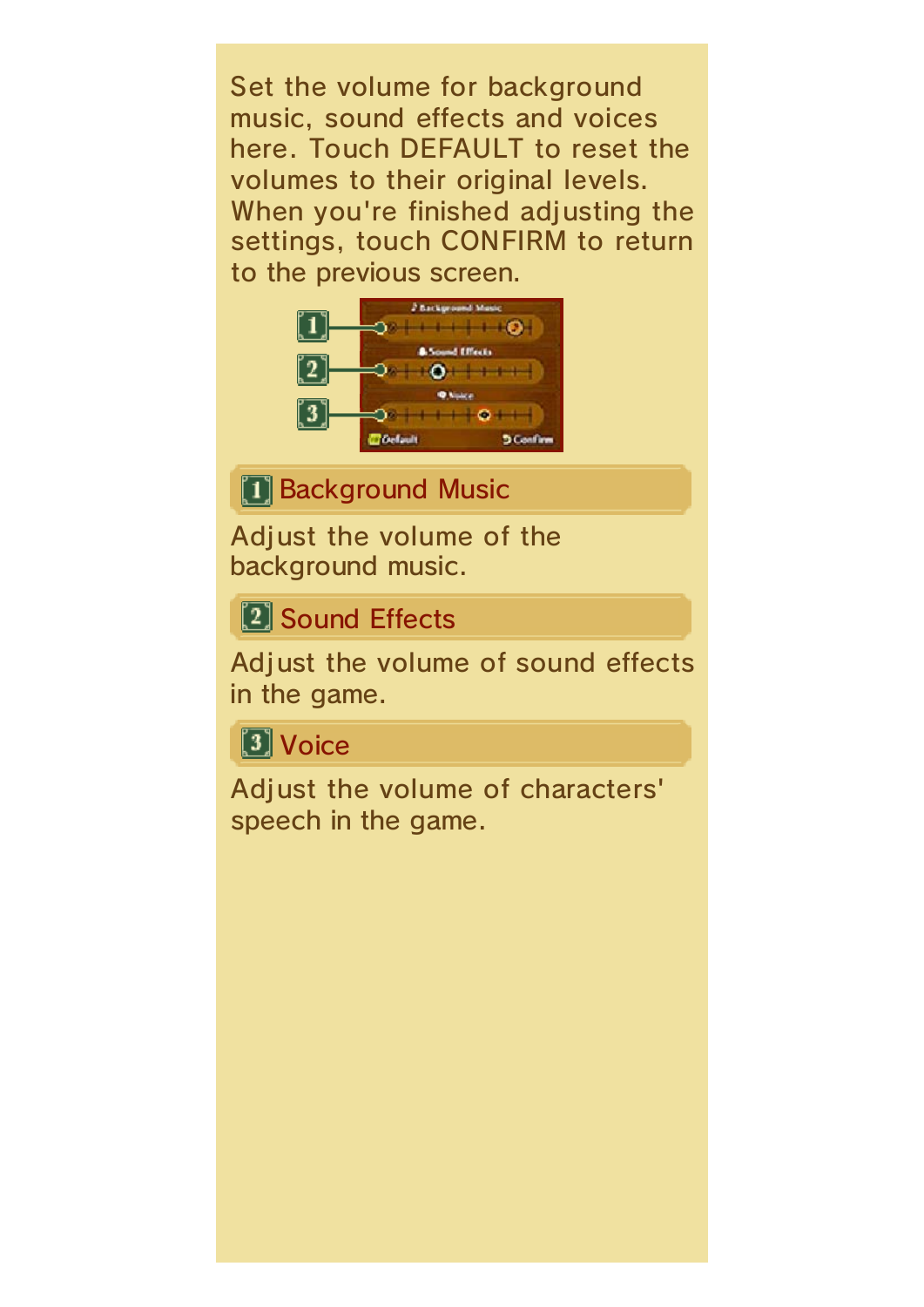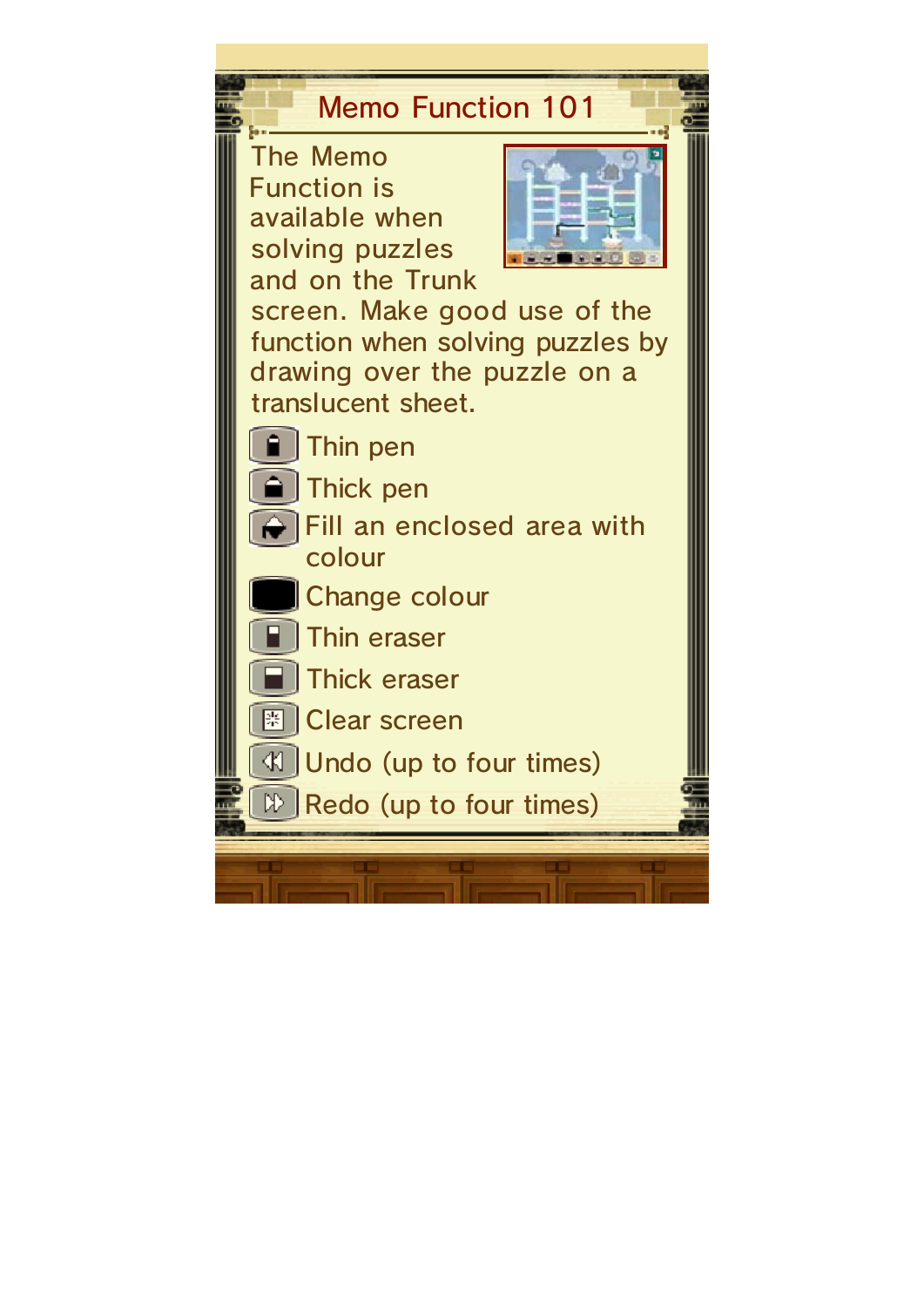## Advancing in Trials

#### Court Proceedings

Your objective in a trial is to successfully plead for the defendant and win with a Not Guilty verdict. Make use of information and evidence you have gathered to uncover the truth behind the events.

#### 1. Witness Testimony

You will hear a testimony from a witness stating the circumstances at the time the events



occurred, and what was witnessed then. Touch the Touch Screen or press  $\circledA$  to advance the text.

#### 2. Cross-Examination

There's a possibility that the witness's testimony incorporates some inconsistencies,



contradictions or errors. Touch to press the witness for more details on the testimony. You may even acquire a new testimony or additional evidence.

3. Present

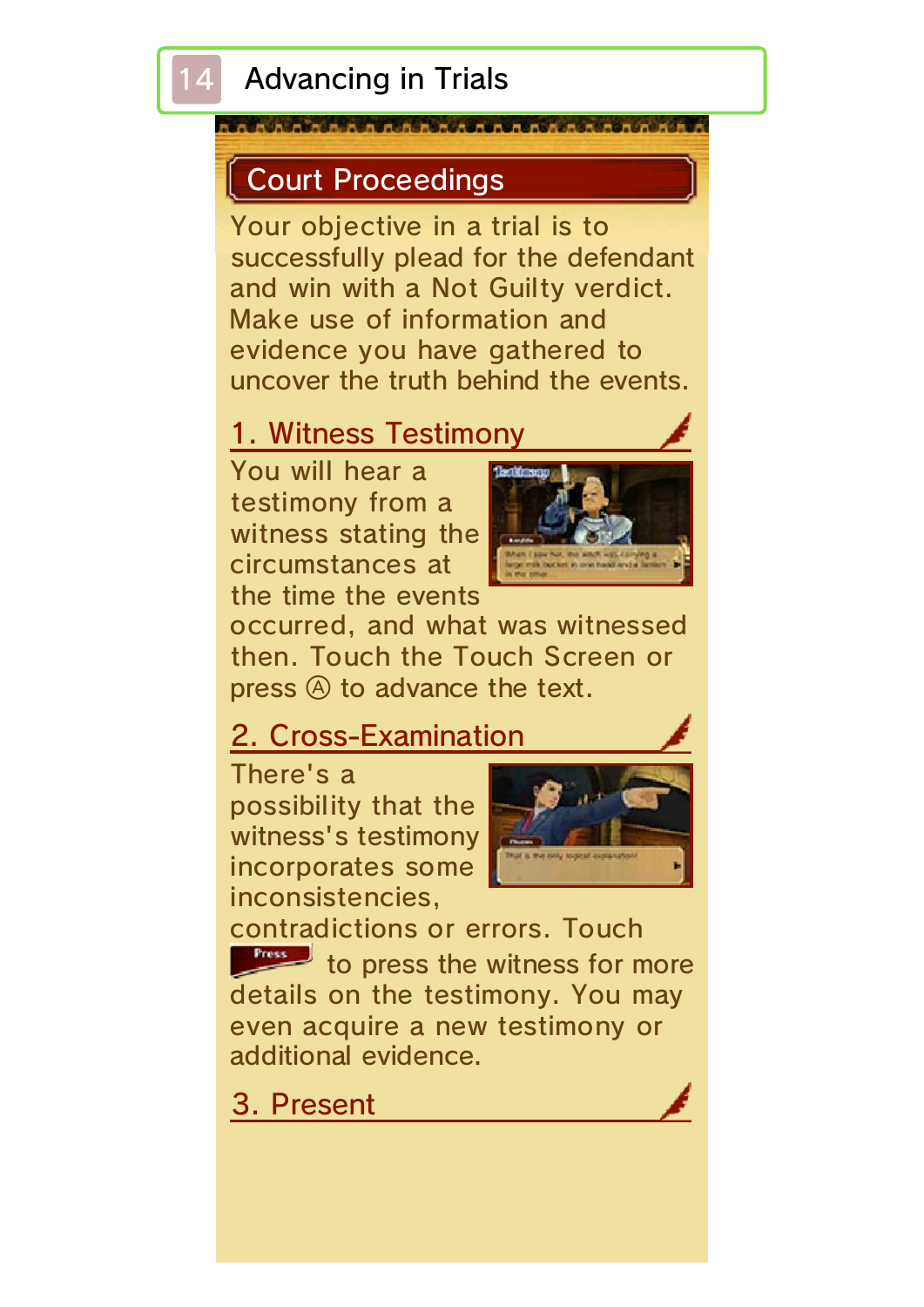If you find an inconsistency between the witness's testimony and what's written in the Court



Record (p. 16) or the Grand Grimoire  $(p. 17)$ , touch  $r_{\text{most}}$  to present the evidence. If the presented evidence is relevant, the defence will gain some ground and you'll be one step closer to having the defendant acquitted.

# Credibility and Game Over

The icons in the top-right corner of the upper screen represent the defence's



Credibility. Make a mistake and the number of icons (e.g.  $\vee$ ) may decrease. If you run out of icons the verdict will be Guilty and it will be game over!

In the case of a Not Guilty verdict, when the trial has ended, you will receive the equivalent amount of picarats for your remaining Credibility icons.

# Main Causes for Losing Credibility:

- Presenting the wrong evidence
- Answering incorrectly in court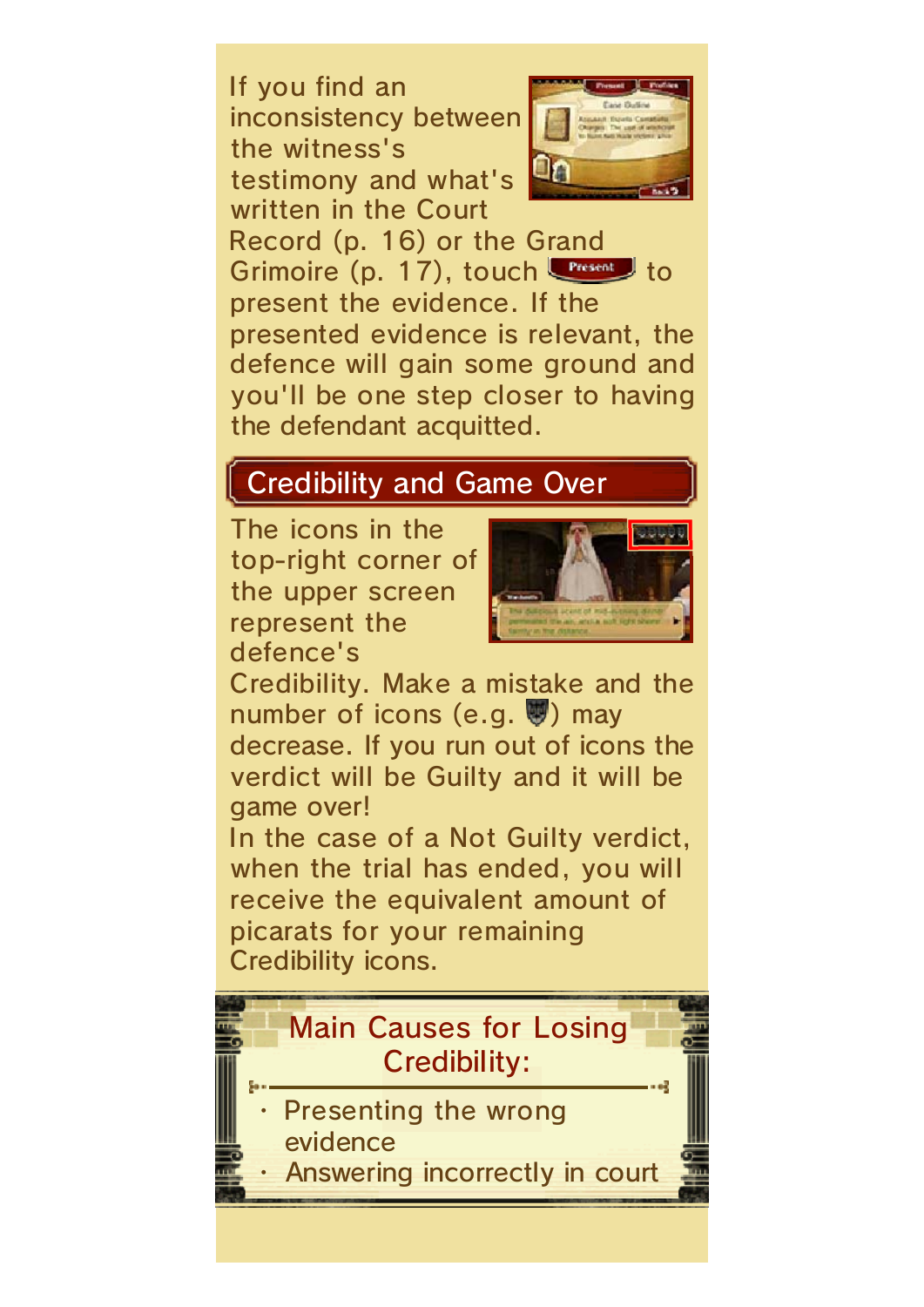| When It's Game Over<br>Select one of the following options: |                                                |
|-------------------------------------------------------------|------------------------------------------------|
| <b>Restart trial</b>                                        | Replay the same trial.                         |
| Load save<br>data                                           | Select a save file and<br>load save data.      |
| Return to the<br><b>Title Screen</b>                        | Quit and return to the<br><b>Title Screen.</b> |
|                                                             |                                                |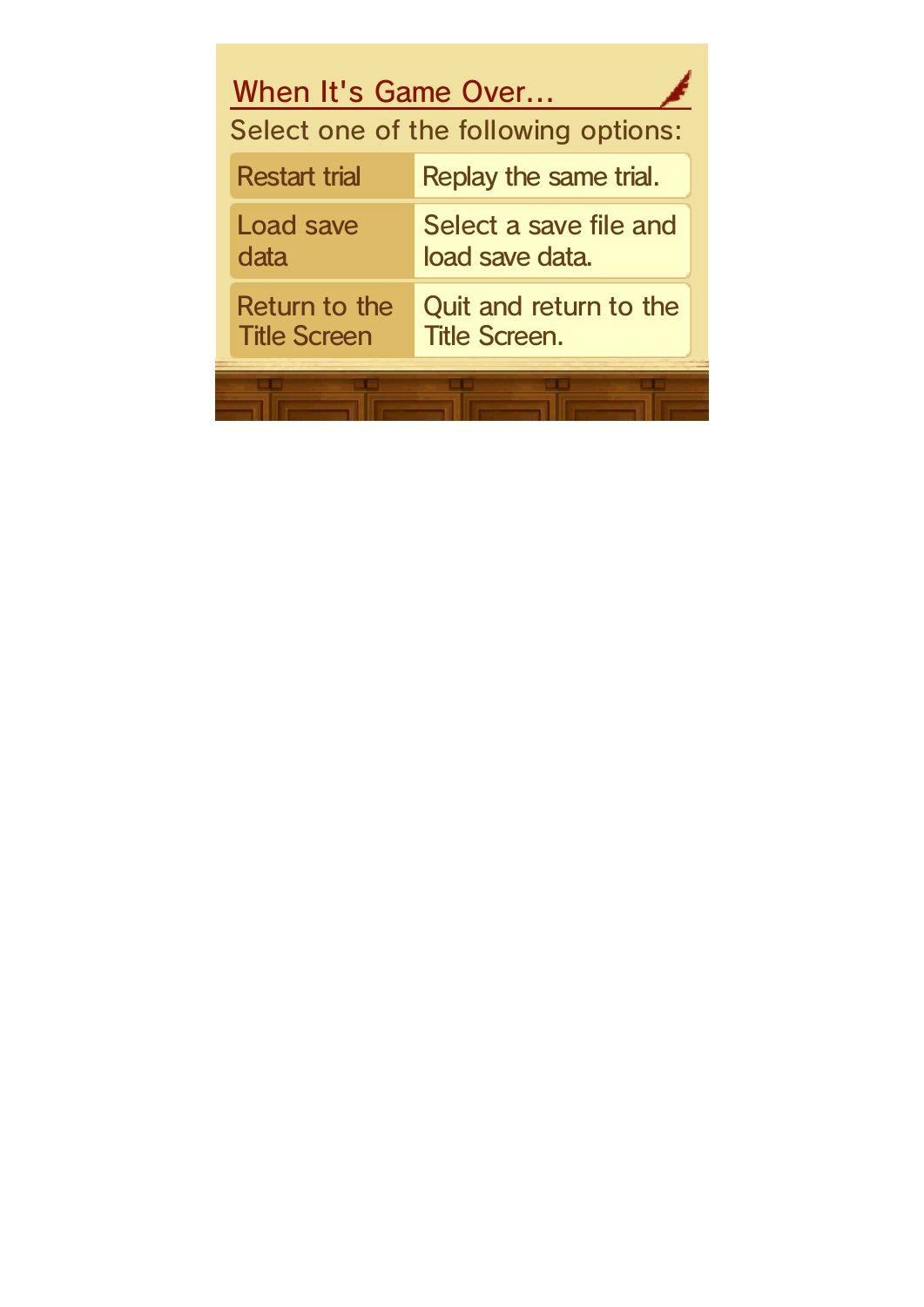## **Commands**

During the Cross-Examination you will have a number of commands (Press, Present, Question) at your disposal to search out any contradictions in the testimony.

# Press

Touch  $\int_{0}^{x}$  to explore the testimony further, part by part. As you press the witness, the testimony may even change slightly. There's no limit to the number



of times you can use this command, so be persistent with it!

# **Question**

Depending on the trial, multiple witnesses may take to the stand at the same time. While



one is making a testimony, the others will remain silent, so if you wish to hear from them you will need to select QUESTION. To do this, follow the subsequent steps.

1. Observe Witnesses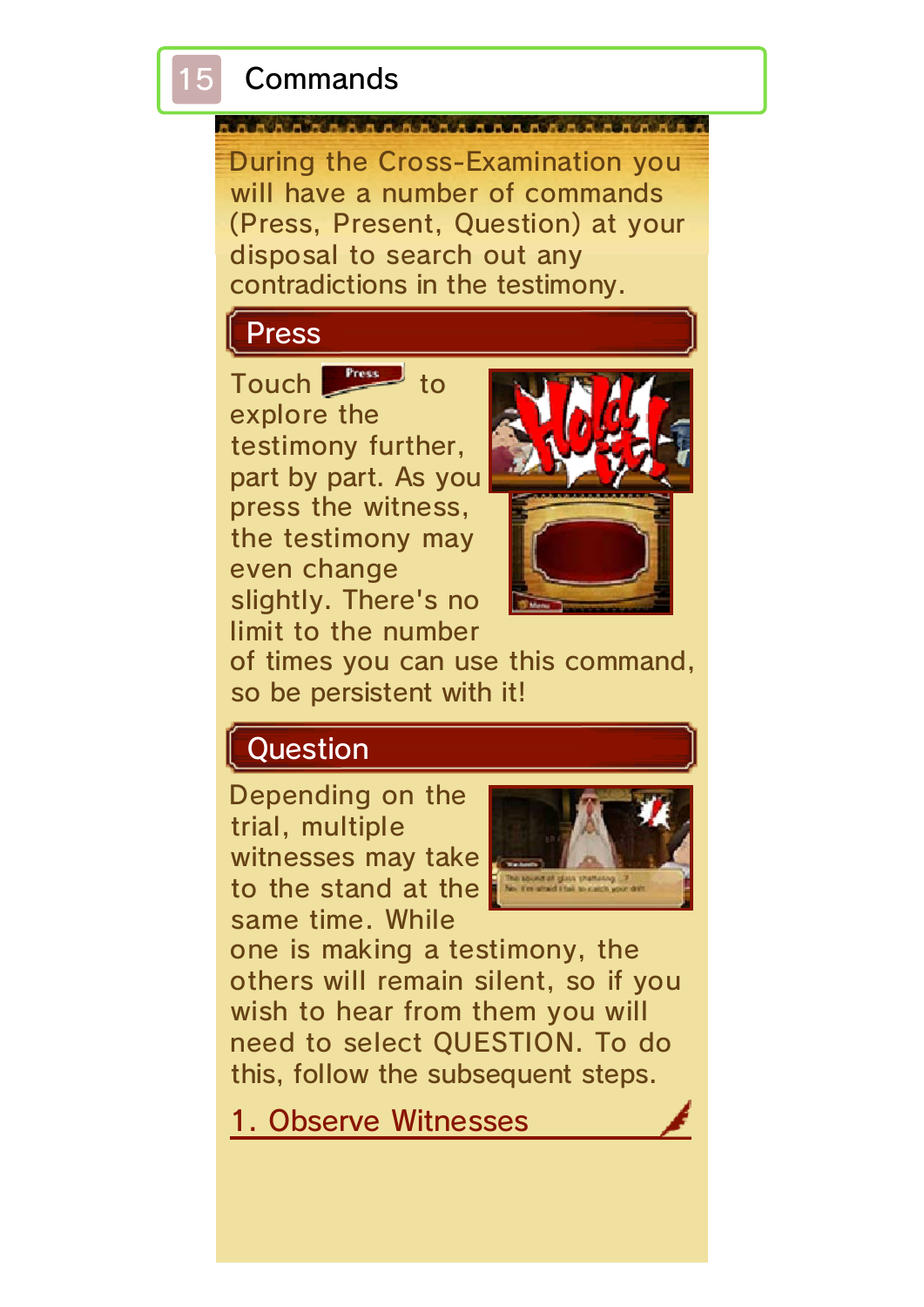When the faces of the witnesses are shown as icons on the Touch Screen, slide the magnifying glass over



the icons to observe the witnesses.

#### 2. Select a Witness to Question

Use the magnifying glass to select a witness, then touch **Question** to question the selected witness.



## Present

Touch **Fresent** to open the Court Record (p. 16) or Grand Grimoire (p. 17) if you find an inconsistency between a testimony and the evidence. You can



then select evidence to present. If the presented evidence is relevant, you may prompt further

development in the case or may get a new testimony.

Pointing Out Inconsistencies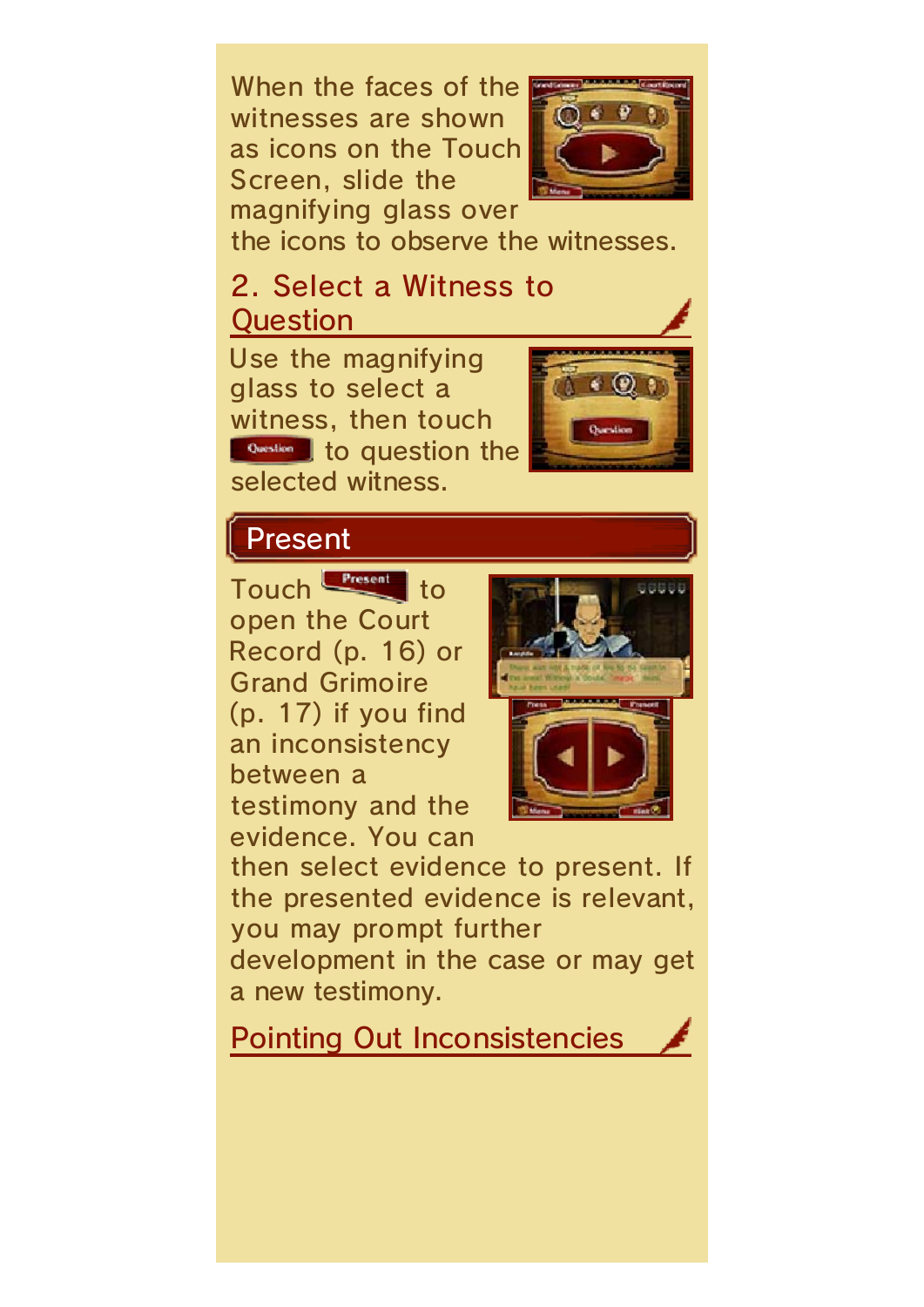Depending on the available evidence, it may be necessary to uncover even the smallest of



inconsistencies. Slide the magnifying lens over the evidence and search for anything suspicious, then present your findings.

# Trunk Menu

You will also be able to open the Trunk Menu during trials. Touch **the state of the copen it.** 

## Use a Hint

Touch  $\begin{array}{|c|c|c|c|}\n\hline\n\text{Hence} & \text{to use the hint}\n\end{array}$ function. You can activate it as many times as you like during a trial, but each time you do it will cost you one hint coin.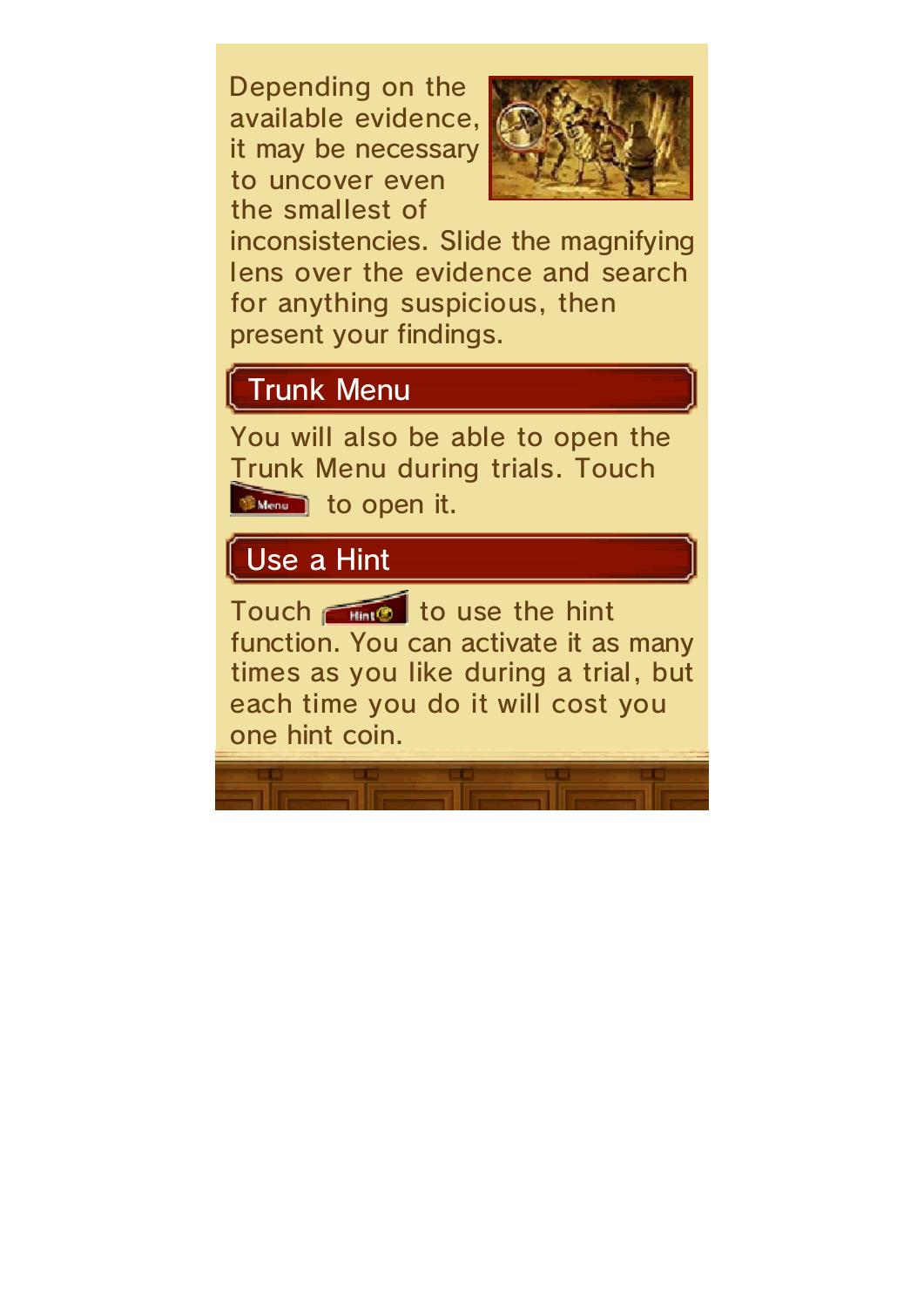Touch Continued during the Cross-Examination to view the available evidence and profiles. Use it regularly to check up on and confirm what the witnesses are claiming. To close the Court Record and return to the previous screen, touch BACK.

# Evidence

Touch an item in the evidence list to view more details on it. Touch **Details** to enlarge the piece of evidence to check it more thoroughly.



# Profiles

Touch when viewing the evidence list to view information on people related to the events. Touch a



character to view their details.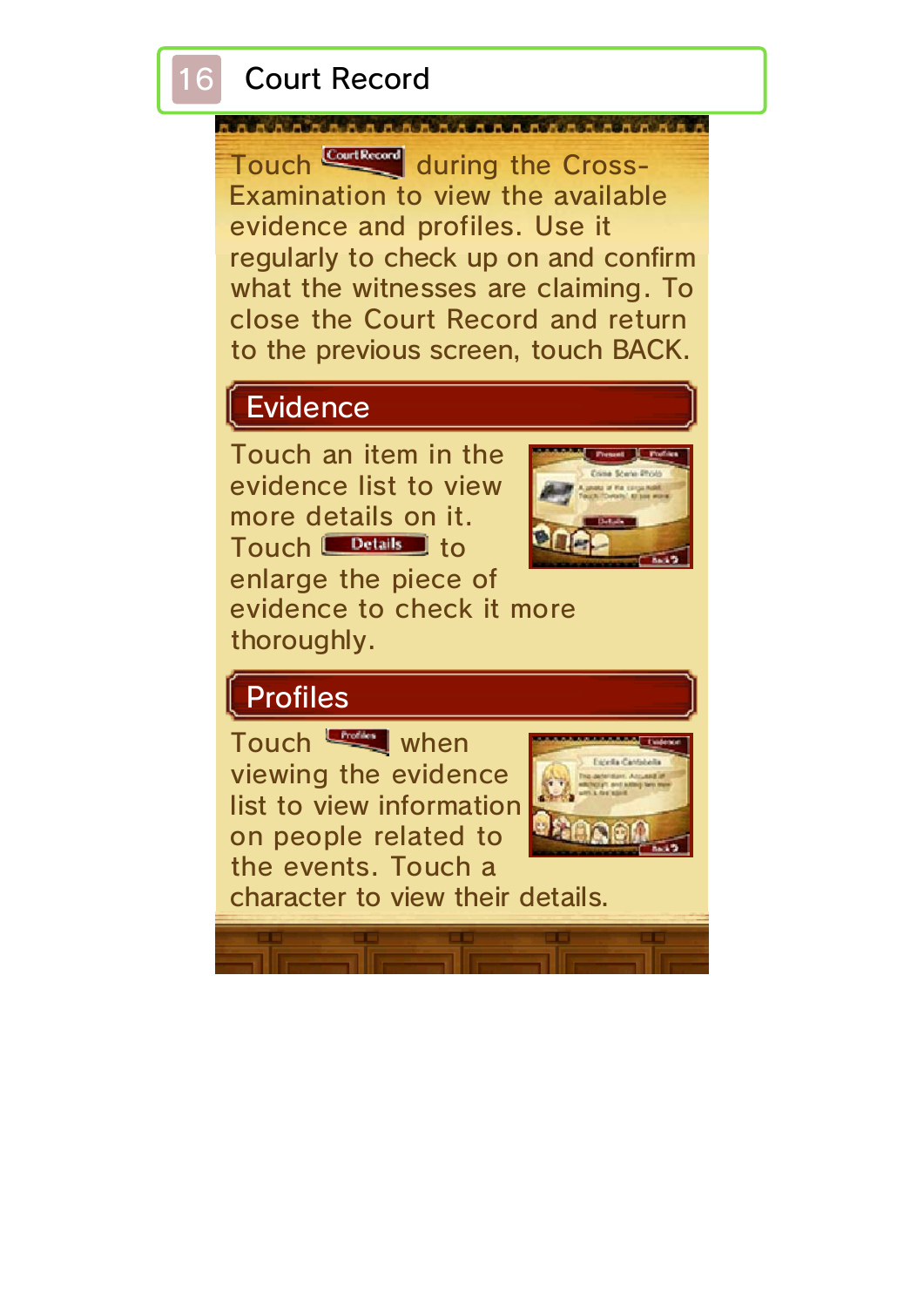# **Grand Grimoire**

As you progress in the story, a book called the Grand Grimoire will come into your possession. This book contains magical records and will come in handy when you're presented with a magic-related testimony. The information recorded in this tome can be presented as evidence in the same way as evidence from the Court Record.

#### Viewing the Grand Grimoire

Touch during the Cross-Examination to view information recorded in the Grand Grimoire. Use **D** and **C** 



to turn through the pages.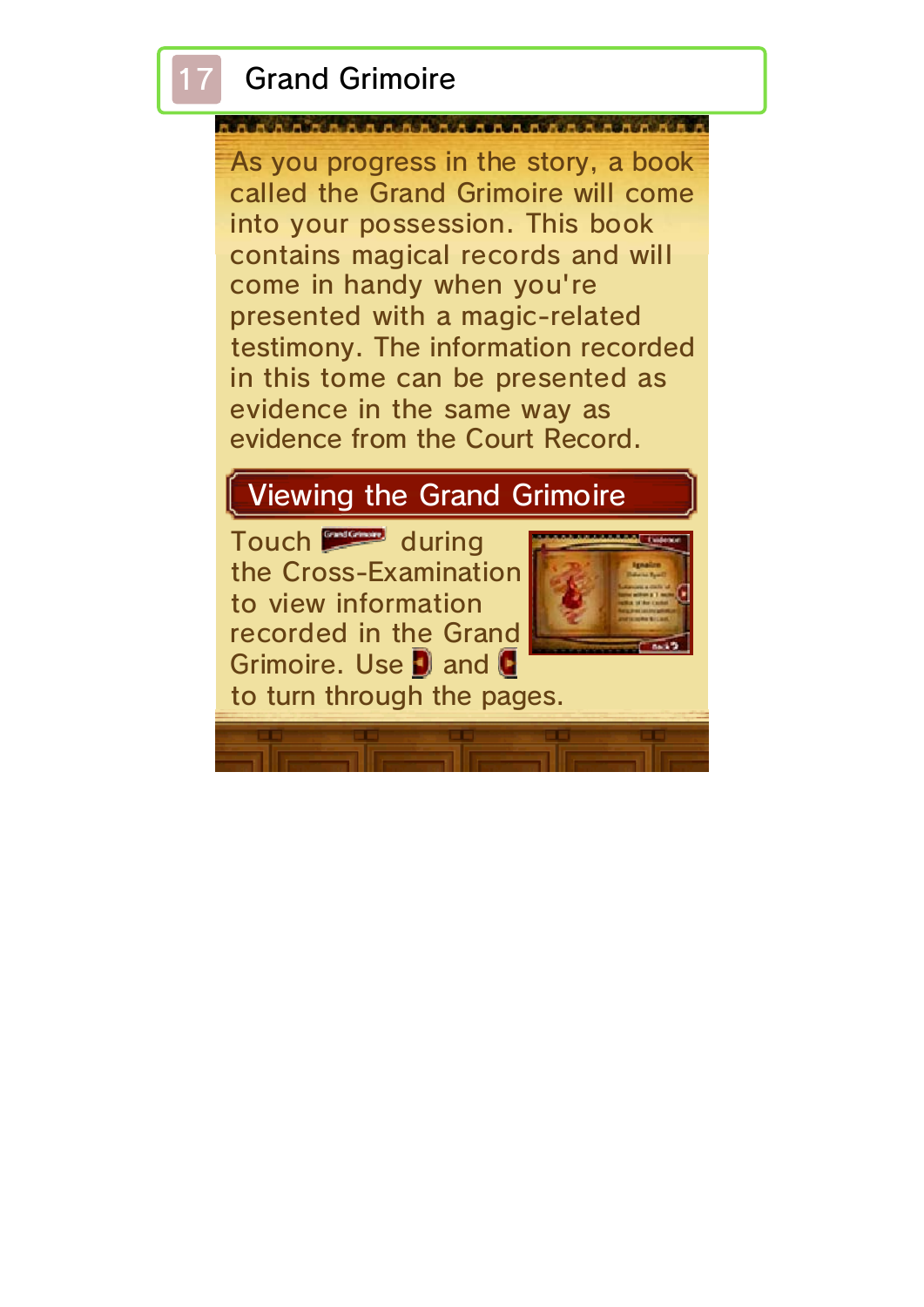

In Bonuses you can enjoy various additional content which is unlocked based on your total picarat score.

**ANAAAAAAAAAAAAA** 

◆ Bonuses will appear on the Main Menu once you have completed the main game.

| Art           | <b>View images which</b><br>appear in the main<br>qame.               |
|---------------|-----------------------------------------------------------------------|
| <b>Voice</b>  | Listen to voice<br>recordings from<br>characters in the<br>main game. |
| <b>Music</b>  | Listen to music from<br>the main game.                                |
| <b>Movies</b> | <b>View movies from</b><br>the main game.                             |
|               |                                                                       |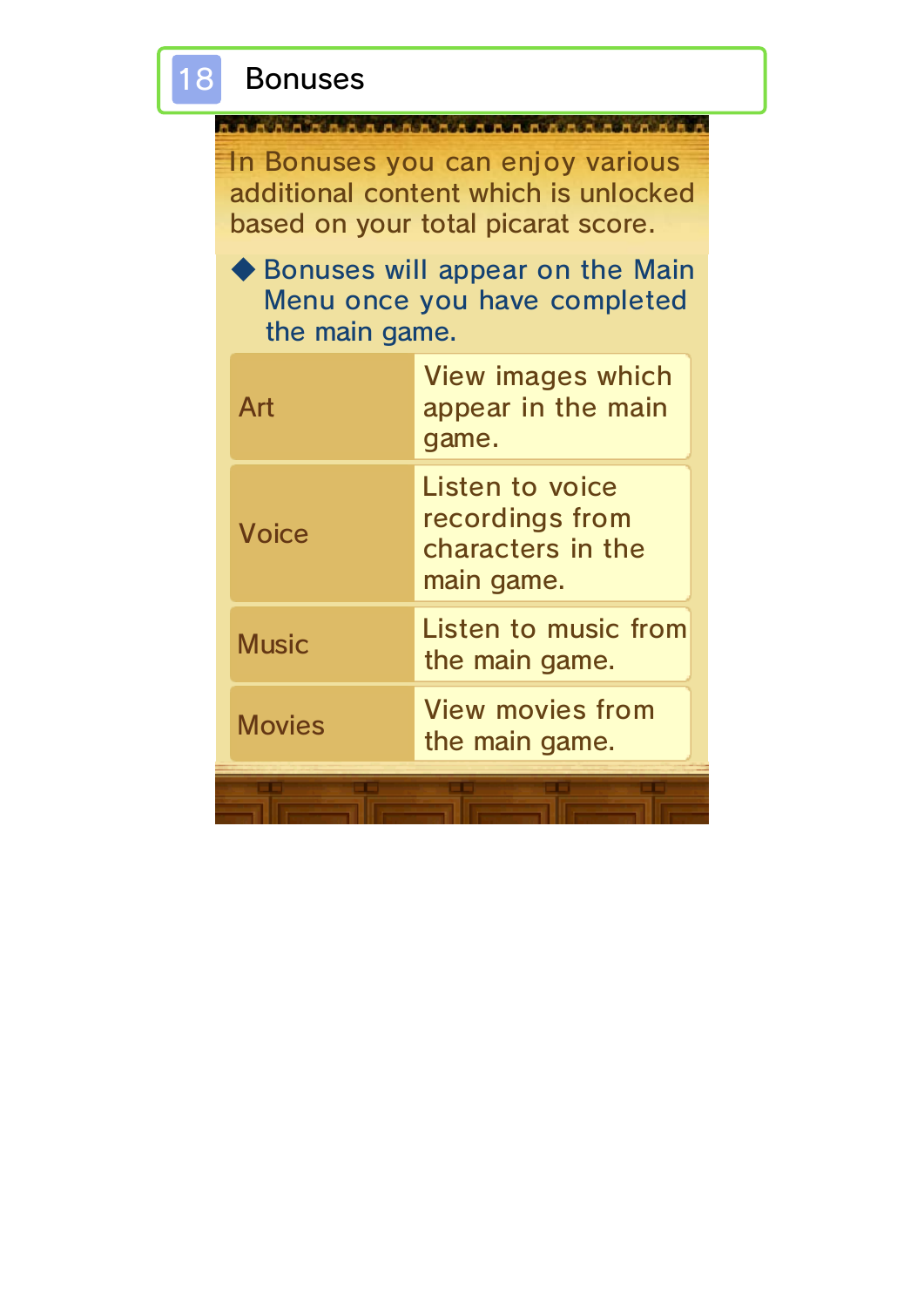





4. When the unlock procedure is complete, you will be able to view the content in Extra Content.

## Nintendo Network

This software supports Nintendo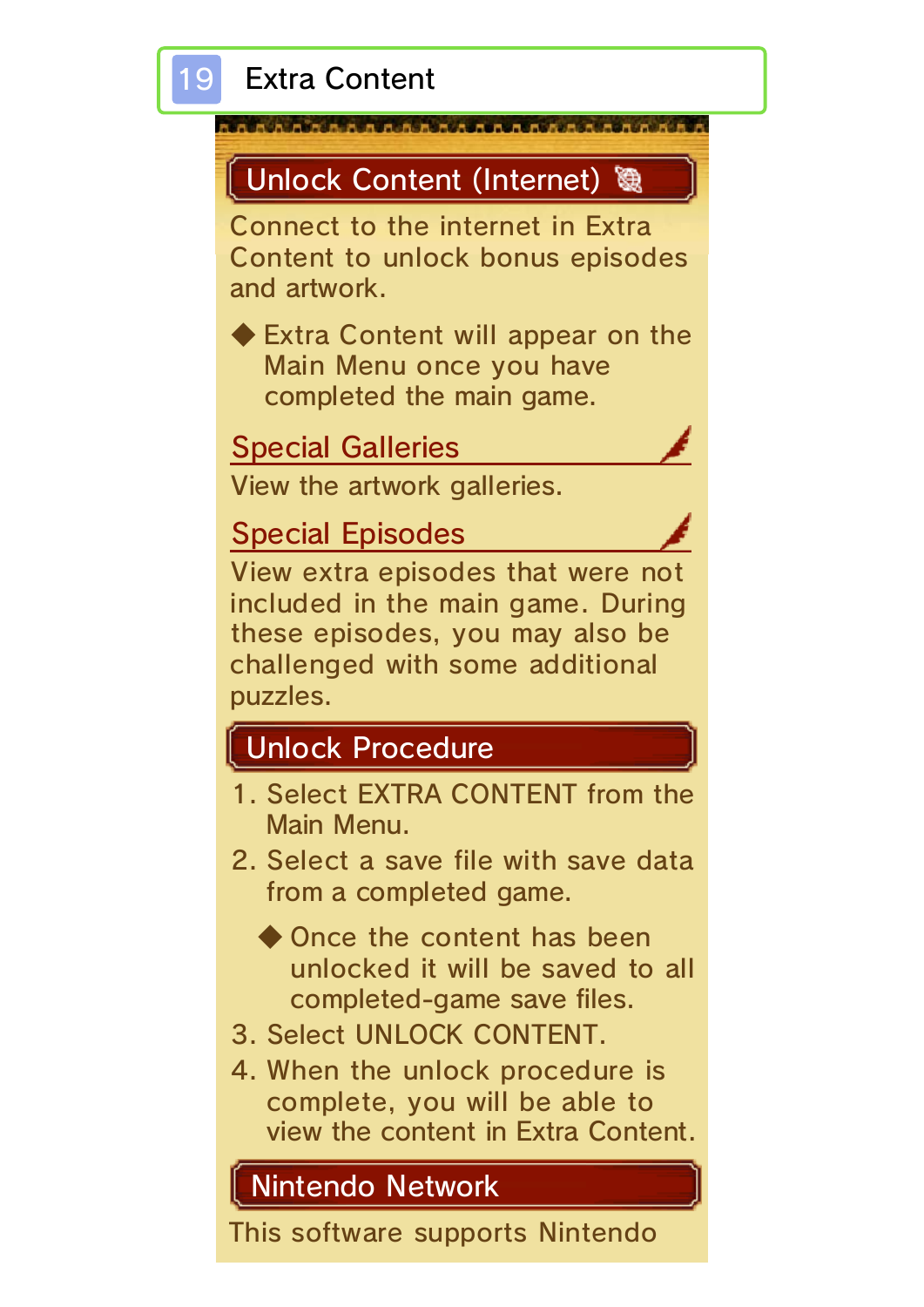Network™. Connect to the internet to unlock various extra content for this software.

◆ For information about connecting your Nintendo 3DS system to the internet, refer to the Operations Manual.

#### About Nintendo Network



Nintendo Network is an online service which allows you to play with other players all over the world, download new software and add-on content, trade videos, send messages and much more!